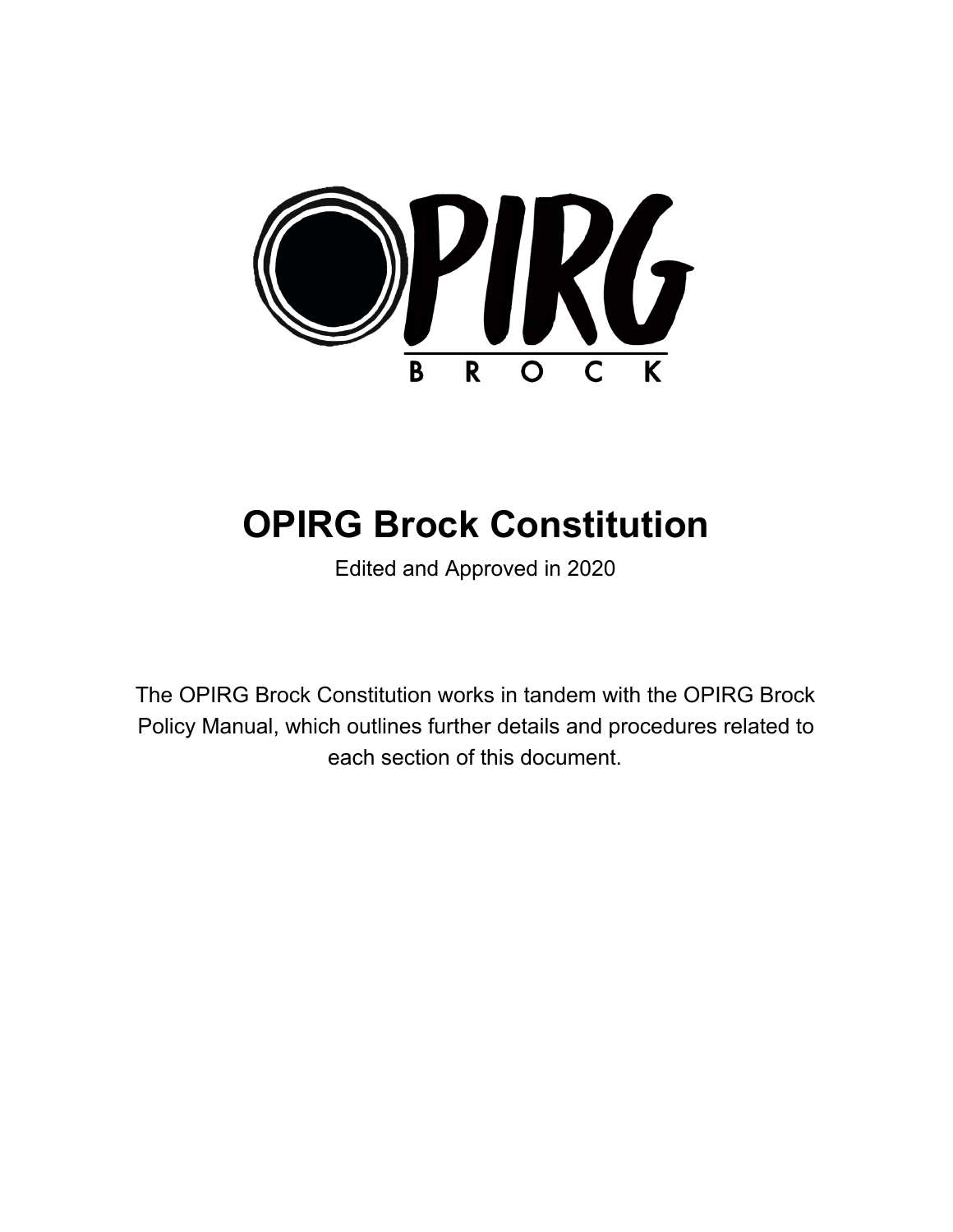# **Table of Contents**

| <b>Constitution Section 1: Introduction (A)</b>       | 5              |
|-------------------------------------------------------|----------------|
| A.1. What is OPIRG Brock?                             | 5              |
| A.2. Mandate                                          | 5              |
| A.3. Values of OPIRG Brock                            | 5              |
| A.4. Head Office                                      | 6              |
| A.5. Dissolution                                      | 6              |
| <b>Constitution Section 2: Safer Space (S)</b>        | 7              |
| S.1. Safer Space Policy                               | $\overline{7}$ |
| S.2. Accessibility                                    | $\overline{7}$ |
| <b>Constitution Section 3: Board of Directors (B)</b> | 8              |
| <b>B.1. Legal Components</b>                          | 8              |
| B.2. Composition of the Board of Directors            | 8              |
| <b>B.3. Individual Board Rights</b>                   | 9              |
| B.3.1. Records:                                       | 9              |
| B.3.2. Orientation and training                       | 9              |
| <b>B.3.3. OPIRG Brock Resources</b>                   | 9              |
| <b>B.3.4 OPIRG Brock Meetings</b>                     | 9              |
| B.3.5. Limitations of Individual Board Rights:        | 9              |
| <b>B.4. Collective Board Rights</b>                   | 9              |
| B.4.1. Human Resources                                | 9              |
| B.4.2. Financial Management                           | 10             |
| B.4.3. Organizational Representation                  | 10             |
| B.4.4. Non-Financial Management                       | 10             |
| B.4.5. Portfolio Development & Review                 | 10             |
| B.4.6. Create policies & procedures                   | 10             |
| B.4.7. Provincial                                     | 11             |
| B.4.8. Board Liability Insurance                      | 11             |
| <b>B.5. Board Member Responsibilities</b>             | 11             |
| Upholding and representing values of OPIRG Brock      | 11             |
| B.6. Board Portfolios (Roles)                         | 12             |
| B.6.1. Portfolios                                     | 12             |
| B.6.2. Committees                                     | 12             |
| B.7. Election to the OPIRG Brock Board of Directors   | 13             |
| B.7.1. Base Election processes                        | 13             |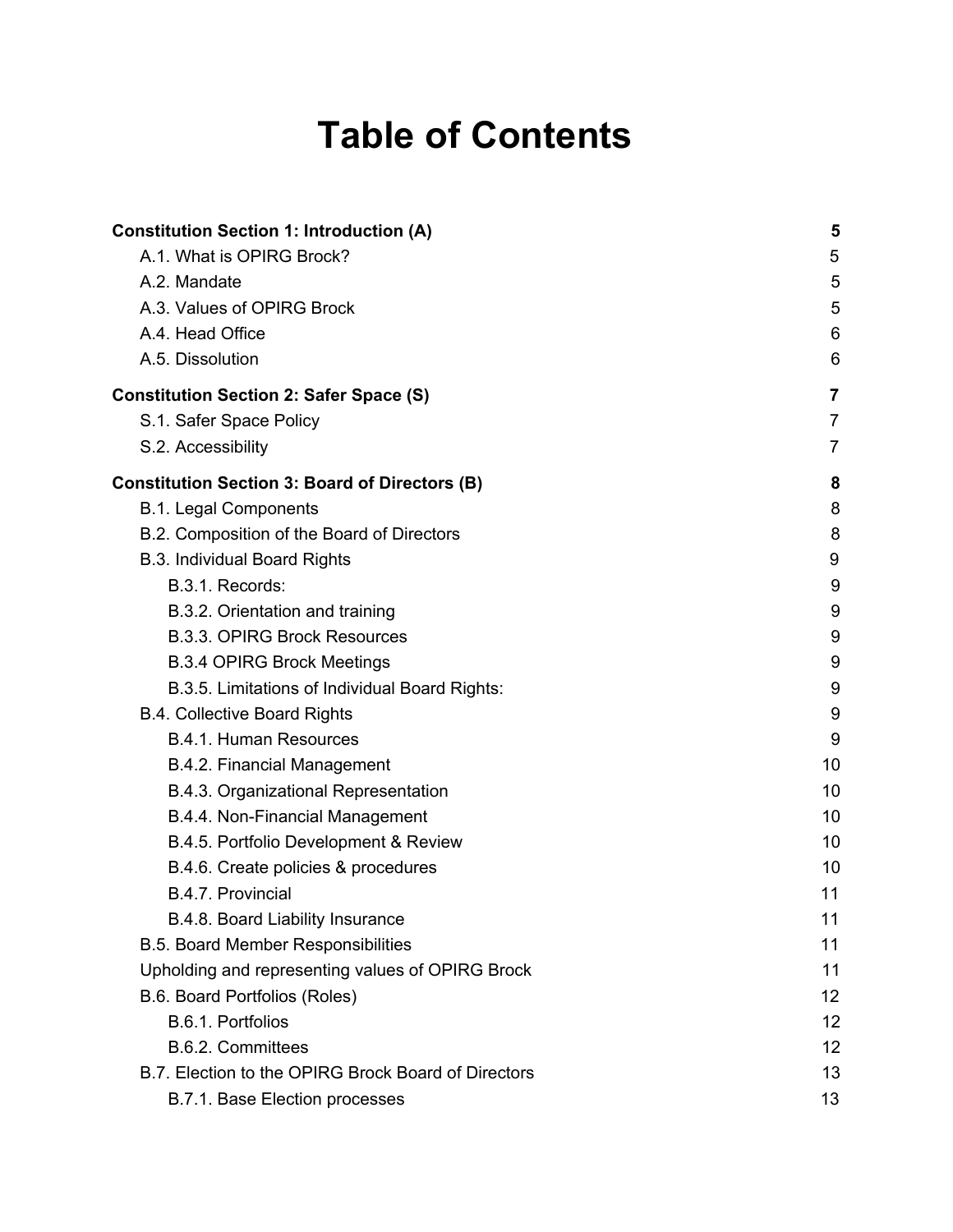| B.7.2. Chief Returning Officer                      | 13 |
|-----------------------------------------------------|----|
| B.7.3. Adhoc Members Election Committee             | 13 |
| B.7.4. Nominations                                  | 14 |
| B.7.5. Results                                      | 14 |
| B.8. Appointment to the Board of Directors          | 15 |
| <b>B.9. Board Meetings</b>                          | 15 |
| B.9.1. Quorum                                       | 15 |
| <b>B.9.2. Meeting Logistics</b>                     | 15 |
| B.9.3. In camera meetings/ sections of meetings     | 16 |
| <b>B.9.4. Transition Meeting</b>                    | 16 |
| B.10. Temporary Board Leave                         | 16 |
| B.11. Resigning from the Board of Directors         | 17 |
| B.12. Removal of Board Directors                    | 17 |
| B.13. Indemnification of Directors and Officers     | 18 |
| <b>Constitution Section 4: Human Resources (HR)</b> | 19 |
| HR.1. Employing Staff                               | 19 |
| HR.2. HR Policies and Practices                     | 19 |
| HR.3. Staff Performance Review                      | 19 |
| HR.4. Board Members Applying as Staff               | 20 |
| HR.5. Volunteers                                    | 20 |
|                                                     |    |
| <b>Constitution Section 5: Membership (M)</b>       | 21 |
| M.1. Duration of Memberships                        | 21 |
| M.1.1. Duration of Individual Memberships           | 21 |
| M.1.2. Duration of Collective Opt-In Memberships    | 21 |
| Policy M.2. Ineligibility for membership            | 21 |
| M.2.1. No Dual Memberships                          | 21 |
| M.2.2. OPIRG Staff                                  | 21 |
| M.2.3. Banned individuals                           | 21 |
| Policy M.3. Types of members                        | 22 |
| M.3.1. Type A: Individual memberships               | 22 |
| M.3.1.1. Community Membership Opt-In Form           | 22 |
| M.3.1.2. Organization Collective Opt-In             | 22 |
| M.3.2. Type B: Organizations/ Business Memberships  | 22 |
| P.1. Execution of Documents                         | 23 |
| P.2. Inspection of Documents                        | 23 |
| P.3. Audit                                          | 23 |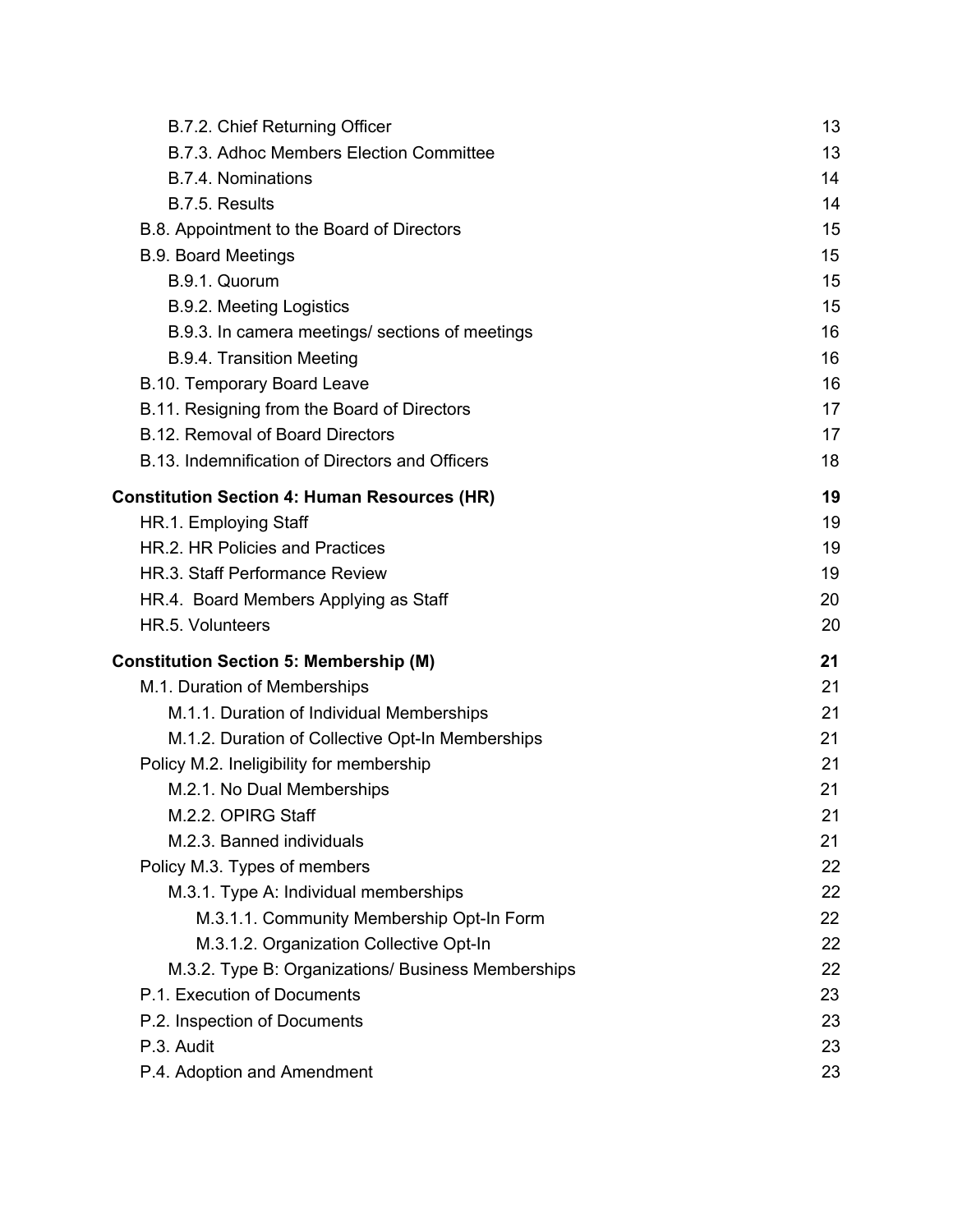## <span id="page-3-0"></span>**Constitution Section 1: Introduction (A)**

### <span id="page-3-1"></span>**A.1. What is OPIRG Brock?**

Ontario Public Interest Research Group – Brock (OPIRG-Brock) is a campus and community based social, economic, and environmental justice organization. OPIRG Brock engages in educational and direct-action campaigns and helps to connect and support a variety of social justice groups on and off campus. OPIRG aims to empower students and raise awareness for issues in our community.

### <span id="page-3-2"></span>**A.2. Mandate**

OPIRG Brock's mandate encompasses social, economic, and environmental justice. As this mandate is very large, we have honed in on three key priorities:

- 1. Creating and supporting programming and resources that responds to the needs of the Niagara region
- 2. Fostering partnership between various sectors advocating for social, economic, and environmental change
- 3. Increasing opportunities and safer spaces for Black people, Indigenous people, and People of Colour in Niagara

Guided by these priorities, all of the work of OPIRG Brock incorporates elements of research, strategic planning, advocacy, and outreach. As such, with all of our programming, resource materials, events, and campaigns, the team at OPIRG Brock is required to integrate the mandate priorities.

### <span id="page-3-3"></span>**A.3. Values of OPIRG Brock**

OPIRG Brock is a consensus-based not-for-profit organization, which means that all decisions made at the board level use a discussion-based participatory model where all participants can come to a decision that works for them. The consensus model differs from many organizations, who traditionally use the majority rules vote-based method in making decisions.

Striving to work within an anti-oppressive framework, OPIRG Brock utilizes its Safer Space Policy as the guiding issue-based principles of the organization. By running for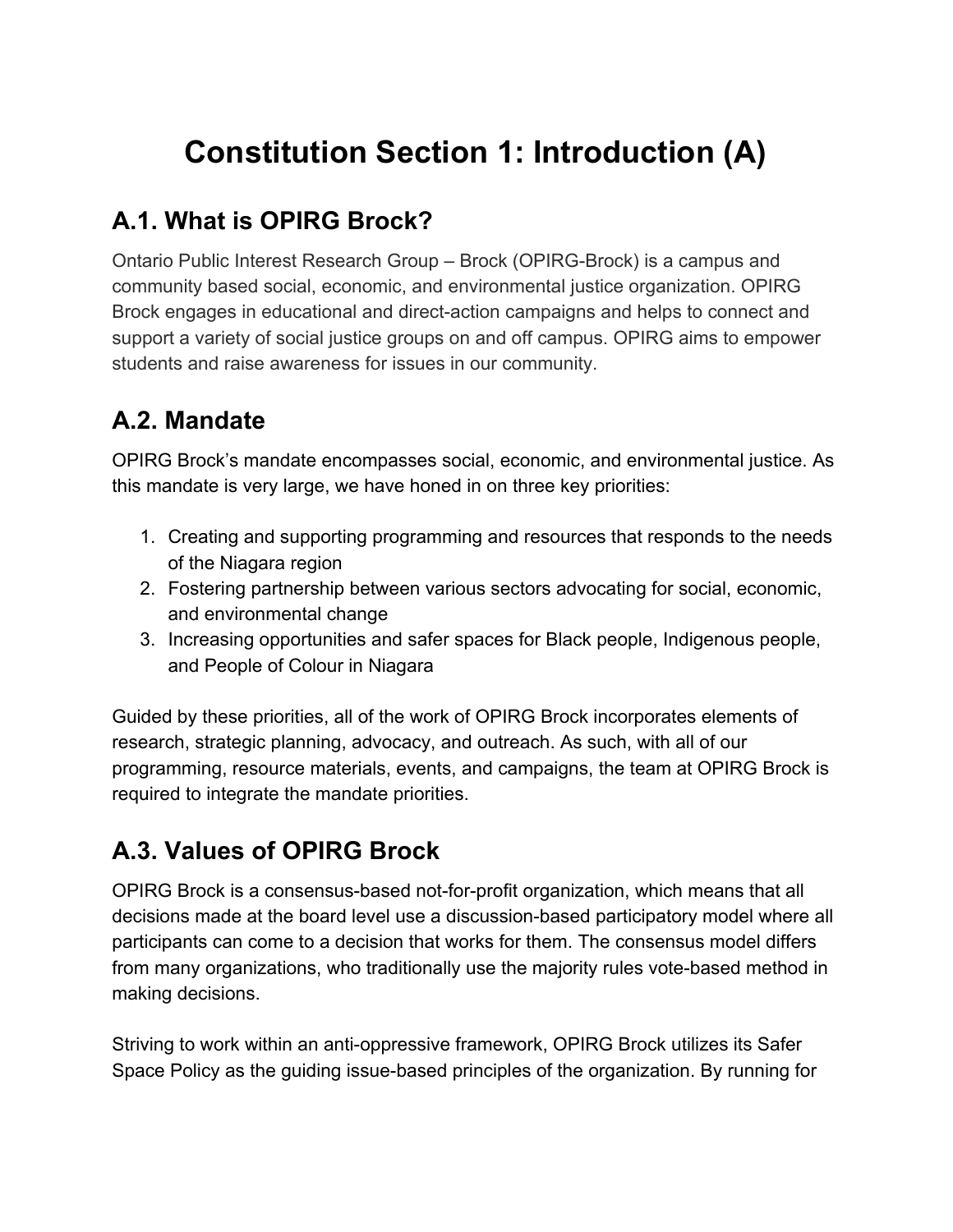the Board of Directors, you are committing to upholding and enforcing the values outlined within the Safer Space Policy.

Continuing to move in a direction where the governance of OPIRG Brock is directed by people from historically and currently marginalized and targeted communities, we encourage Board applications from Indigenous peoples, Black peoples, peoples of Colour, peoples with various gender expressions, presentations and identities, peoples with various sexual orientations, disabled peoples/peoples with disabilities (visible and invisible), peoples navigating mental health concerns (diagnosed and undiagnosed), addiction(s), and/or navigating recovery processes, peoples with no and/or precarious immigration status, survivors of/peoples with experiences of sexual violence, domestic violence, stalking, emotional abuse, ritual abuse, or physical abuse, poor people/low-income peoples, peoples with no and/or precarious housing, sex workers, peoples who use drugs, incarcerated peoples and peoples with criminal records, pregnant peoples, parents, and caregivers, fat peoples, peoples across age cohorts, and peoples from a wide range of cultural and faith backgrounds.

### <span id="page-4-0"></span>**A.4. Head Office**

The head office of the Chapter shall be in the City of St. Catharines, in the province of Ontario. The operations of OPIRG Brock shall be applied to all cities and towns within the Niagara region of Ontario.

### <span id="page-4-1"></span>**A.5. Dissolution**

Upon dissolution of the Chapter or the winding up of its affairs for any reason, all of its remaining property of any kind, after ensuring the Chapter faces no debts, all of its remaining property shall be disposed of by the Board of Directors in consultation with OPIRG Provincial.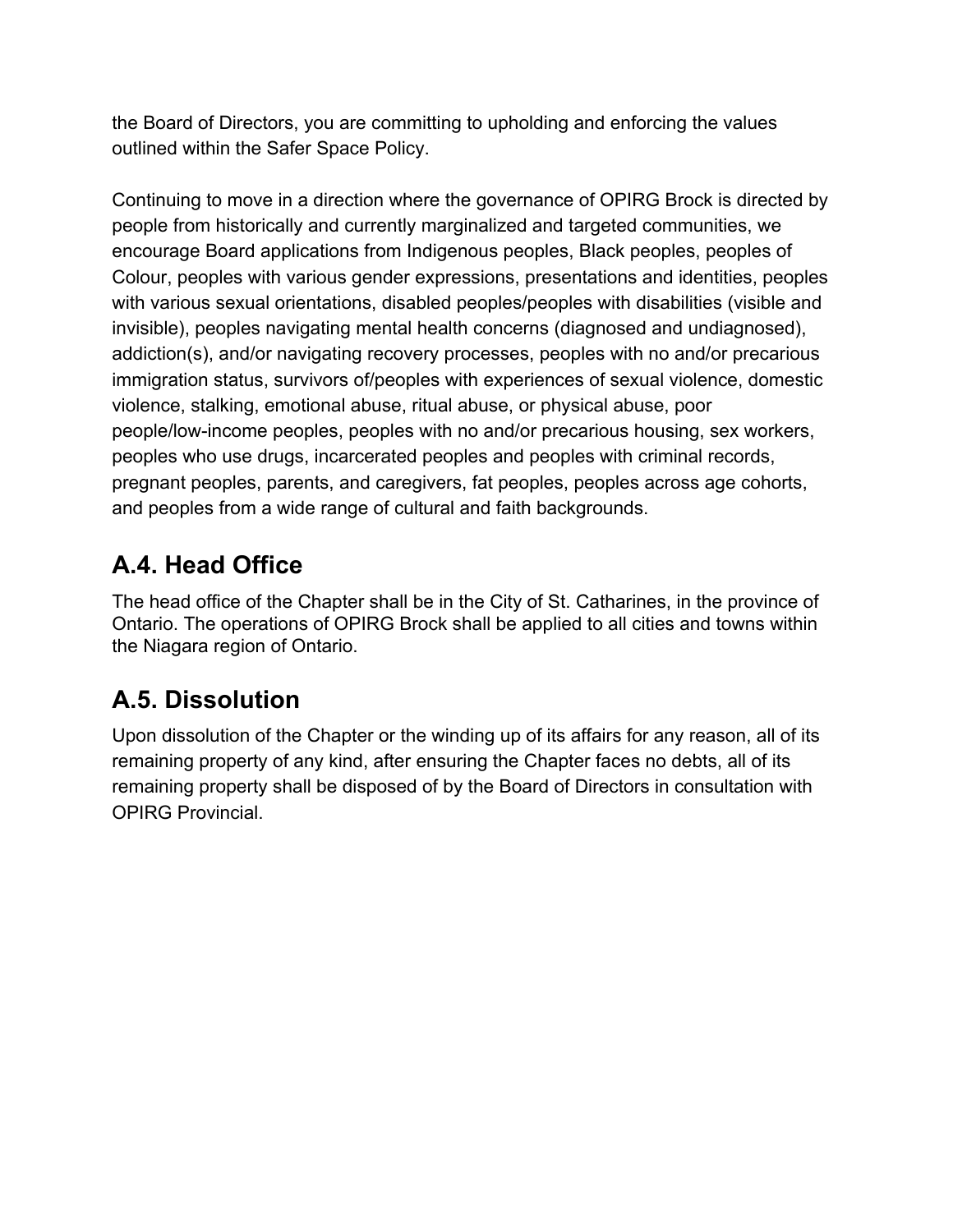## <span id="page-5-0"></span>**Constitution Section 2: Safer Space (S)**

### <span id="page-5-1"></span>**S.1. Safer Space Policy**

- S.1.1. The OPIRG Brock team (Board Directors, staff, volunteers) are obliged to follow the frameworks and procedures outlined in the OPIRG Brock Safer Space Policy;
- S.1.2. The Safer Space Policy is in effect at OPIRG Brock meetings, spaces, and events (online and in-person) and online platforms, and as such apply to to all participants in these spaces;
- S.1.3. Any OPIRG Brock team member or participant who is in violation of the OPIRG Brock Safer Space Policy will be asked to leave
- S.1.4. If a person or group consistently violates the Safer Space Policy, it is subject to the Board of Directors, as advised by the Accountability Committee, on how to best address the situation and develop a process for moving forward;

### <span id="page-5-2"></span>**S.2. Accessibility**

- S.2.1. The OPIRG Brock team (Board Directors, staff, volunteers) are guided by the Accessibility Policy to build inclusive spaces and events (online and in-person);
- S.2.2. OPIRG Brock, as a not-for-profit, is required to strive towards the guidelines outlined in the Accessibility for Ontarians with Disabilities Act (AODA);
- S.2.3. Due to the limitations of the AODA policies, is required to expand on the frameworks provided by these laws where possible;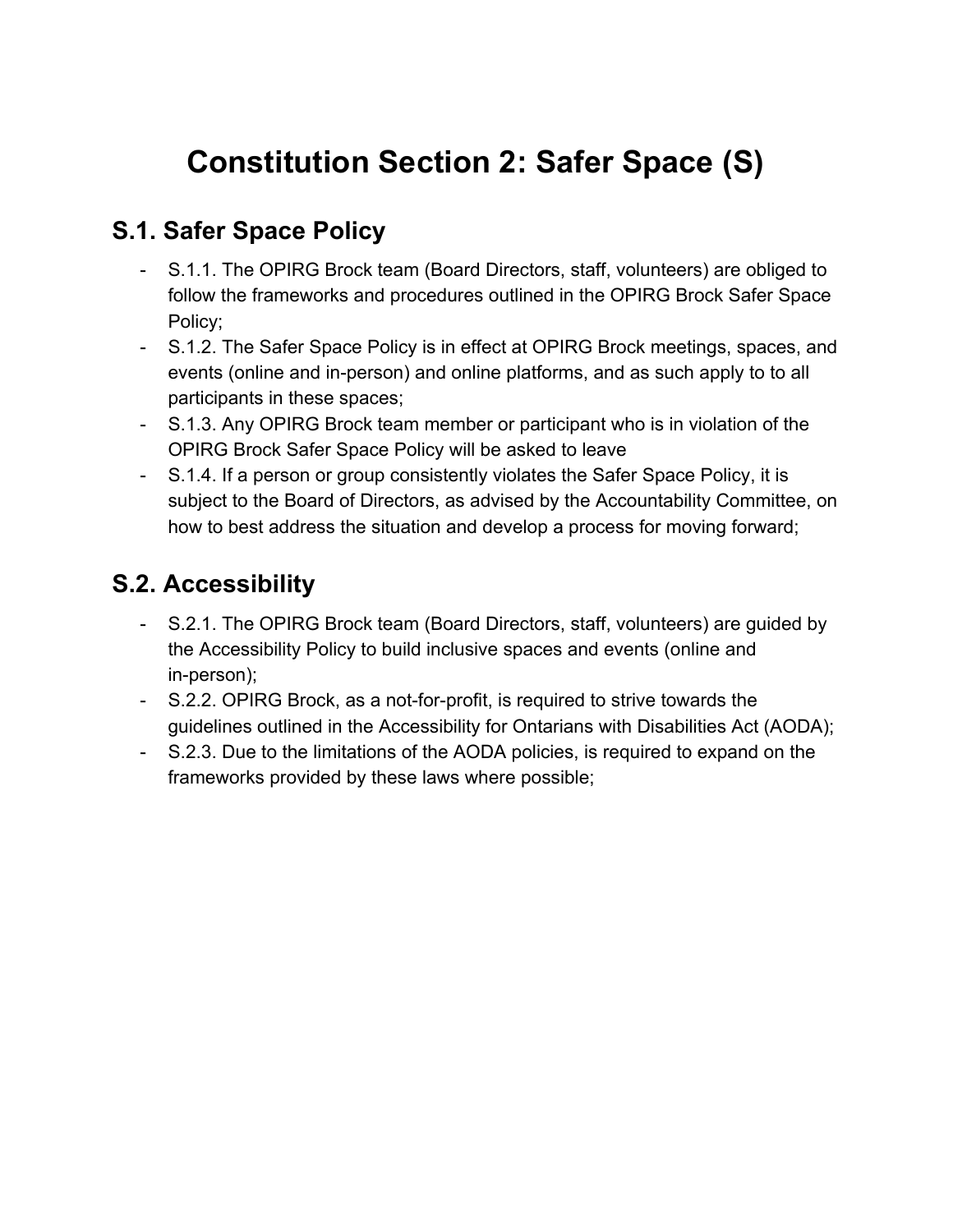## <span id="page-6-0"></span>**Constitution Section 3: Board of Directors (B)**

### <span id="page-6-1"></span>**B.1. Legal Components**

- B.1.1. No Remuneration All Board Directors shall hold their positions without remuneration. No director shall directly or indirectly receive any profit from his or her position as Board Director
- B.1.2. Legal Positions While the OPIRG Brock team uses non-hierarchical consensus models in all possible cases, not-for-profit financial and legal standards require that each year the Board Members will appoint the following positions amongst the Board Members at a Public Board Meeting:
	- A president;
	- A vice-president;
	- A treasurer;
	- A secretary
- B.1.3. Duration of Board Directors position Elected positions are available to be held by Directors for a two year duration. Following a two year period of holding an elected position on the Board of Directors, a Director who seeks re-election will be required to follow the election process outlined in Section B.7. Board Elections

### <span id="page-6-2"></span>**B.2. Composition of the Board of Directors**

- The composition of the OPIRG Brock Board of Directors will not exceed 7 Board Directors annually;
- No Board Directors may be younger than 18 years of age when holding a position on the Board of Directors;
- A minimum of two (3) Board Members must being enrolled as a student at Brock University, Niagara College, or a Niagara-based private post-secondary institution;
- The staff of the Chapter shall be considered ex-officio, non-voting members of the Board of Directors;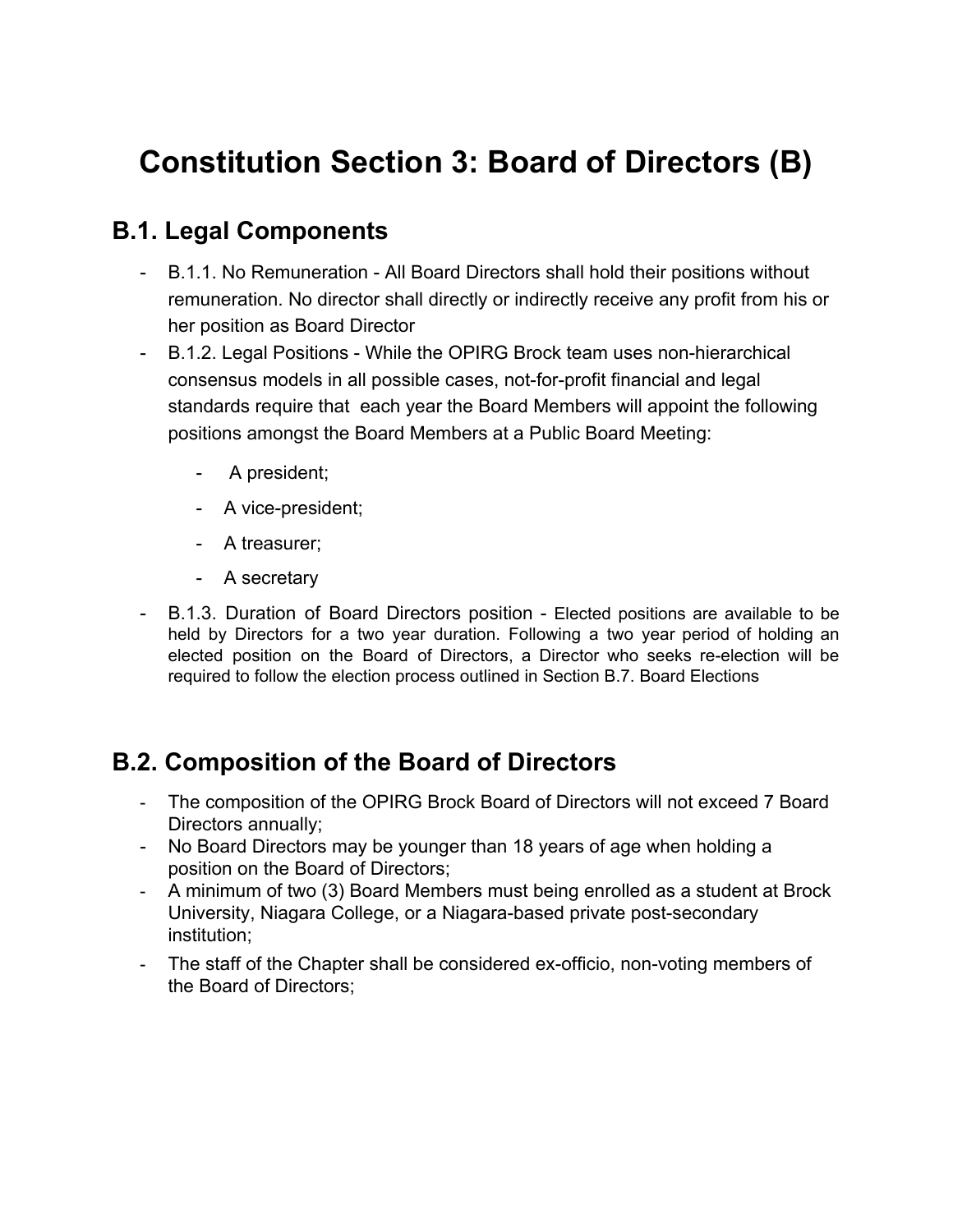### <span id="page-7-0"></span>**B.3. Individual Board Rights**

- The following list includes the Individual Board Rights of OPIRG Brock Board Directors:
- <span id="page-7-1"></span>B.3.1. Records:
	- Access to all organizational records, archives, and minutes;
	- Knowledge and access of all financial, records, activities and financial transactions;
- <span id="page-7-2"></span>B.3.2. Orientation and training
	- Attending board training/ development meetings
	- Reading through all Board transition and training documents and asking questions
	- Attending Board transition meetings and trainings
- <span id="page-7-3"></span>B.3.3. OPIRG Brock Resources
	- Access to organizational resources, equipment, support from staff past records in order to do work related to OPIRG Brock;
- <span id="page-7-4"></span>B.3.4 OPIRG Brock Meetings
	- Attending public board meetings, in-camera meetings, relevant committee meetings, & the AGM
- <span id="page-7-5"></span>B.3.5. Limitations of Individual Board Rights:
	- Individual board members may not hire, fire or discipline staff unless specifically directed to do so as a representative of the Board;
	- Individual board members may not order staff to do things;
	- Individual board members do not have the right to make public statements on organizational policy or positions;
	- Individual board members do not have the right to use organizational resources for personal use;
		- In the case a Board member wishes to access an OPIRG Brock resource that is available to the general OPIRG Brock membership (ex. The OPIRG Brock button maker), they can follow the standardized member process to access that resource;

### <span id="page-7-6"></span>**B.4. Collective Board Rights**

- The following list includes the Individual Board Rights of OPIRG Brock Board Directors:
- <span id="page-7-7"></span>B.4.1. Human Resources
	- To appoint members of the hiring committee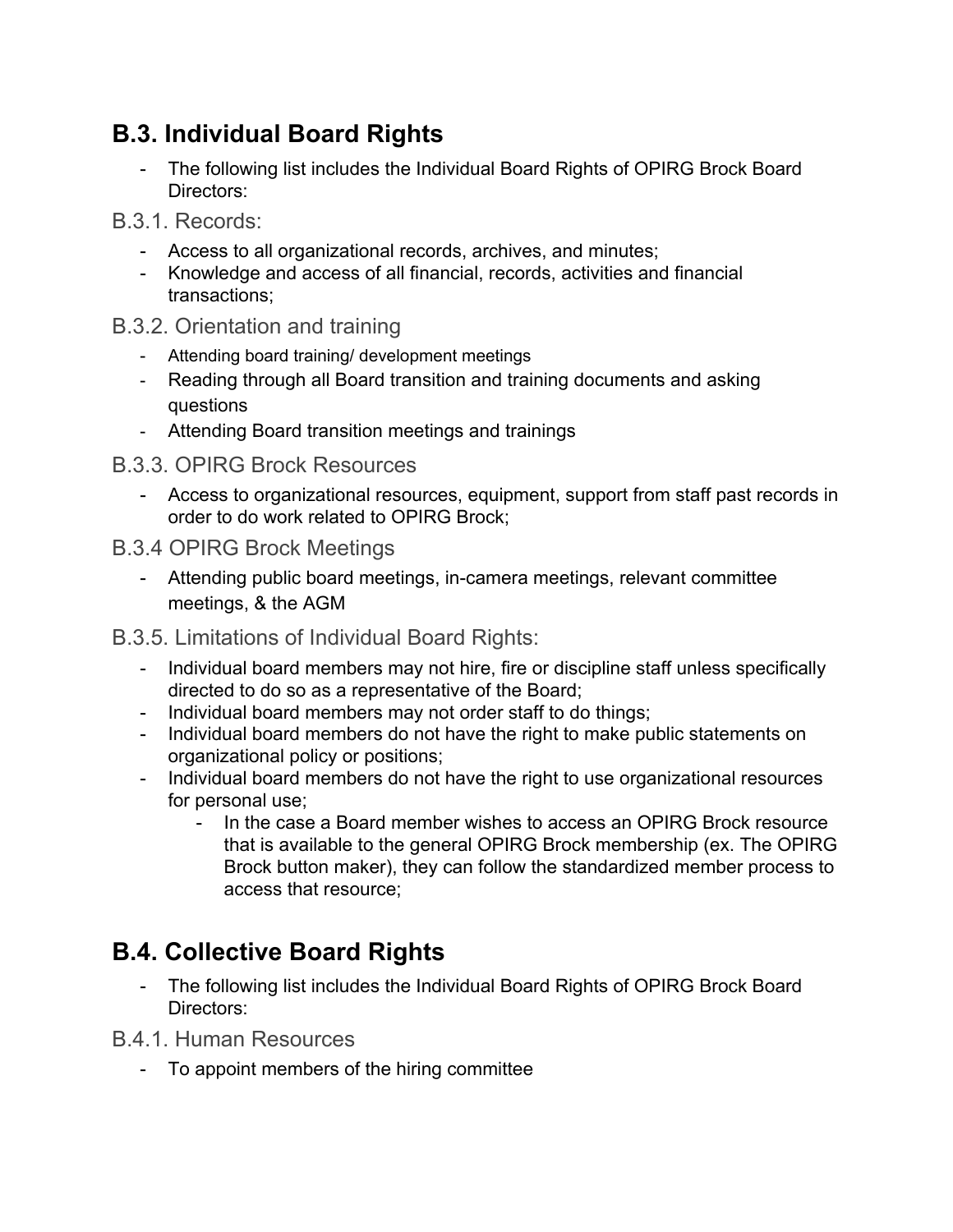- The right to hire, evaluate, engage in discipline processes, and fire staff members;
- To exercise the duties of an employer in accordance with The Collective Agreement, and Chapter and Provincial policy;
- To create staff job descriptions to meet the needs of the organization and in accordance with the Collective Agreement.

#### <span id="page-8-0"></span>B.4.2. Financial Management

- The right to manage the finances of the organization
- To elect appoint the member who will hold the Financial Portfolio who will also act as the chair of the Finance Committee, who:
- Develop the budget to be presented to the Board of Directors, annually;
- Monitor expenditures and deposits, and provide regular updates on these matters to the Board of Directors;
- To annually develop and maintain the standardized expenditures limits, in consultation with the needs of staff and the organization;
- Review and maintain expense and reimbursement logs;
- To request and receive additional or specific financial updates from the Finance Committee and the Bookkeeper (in addition to regular reports listed above);
- Submit approved financial proposals (as shown through Minutes and emails), to the OPIRG Brock Bookkeeper for processing.

<span id="page-8-1"></span>B.4.3. Organizational Representation

- To appoint spokespeople to represent the Board of Directors and the organization;
- To set up procedure for the approval of any spoken or written statements;
- To write and/ or approve public statements on behalf of the organization;
- To send chosen representatives to attend meetings of solidarity organizations with similar mandates to OPIRG-Brock
- Share public updates at meetings with other organizations.
- <span id="page-8-2"></span>B.4.4. Non-Financial Management
	- To plan projects and programming in consultation with staff
	- To participate in the direction of tasks for the staff, board members and volunteers.

#### <span id="page-8-3"></span>B.4.5. Portfolio Development & Review

- Right to hold a Board Portfolio as outlined in the OPRIG-Brock constitution
- To change and revisit any existing portfolio
- To change your portfolio throughout the year only if you appoint a replacement

#### <span id="page-8-4"></span>B.4.6. Create policies & procedures

- The right to create a procedure for dismissal of board members
- Make this procedure known to all board members
- Begin by encouraging board members to participate in all trainings and orientations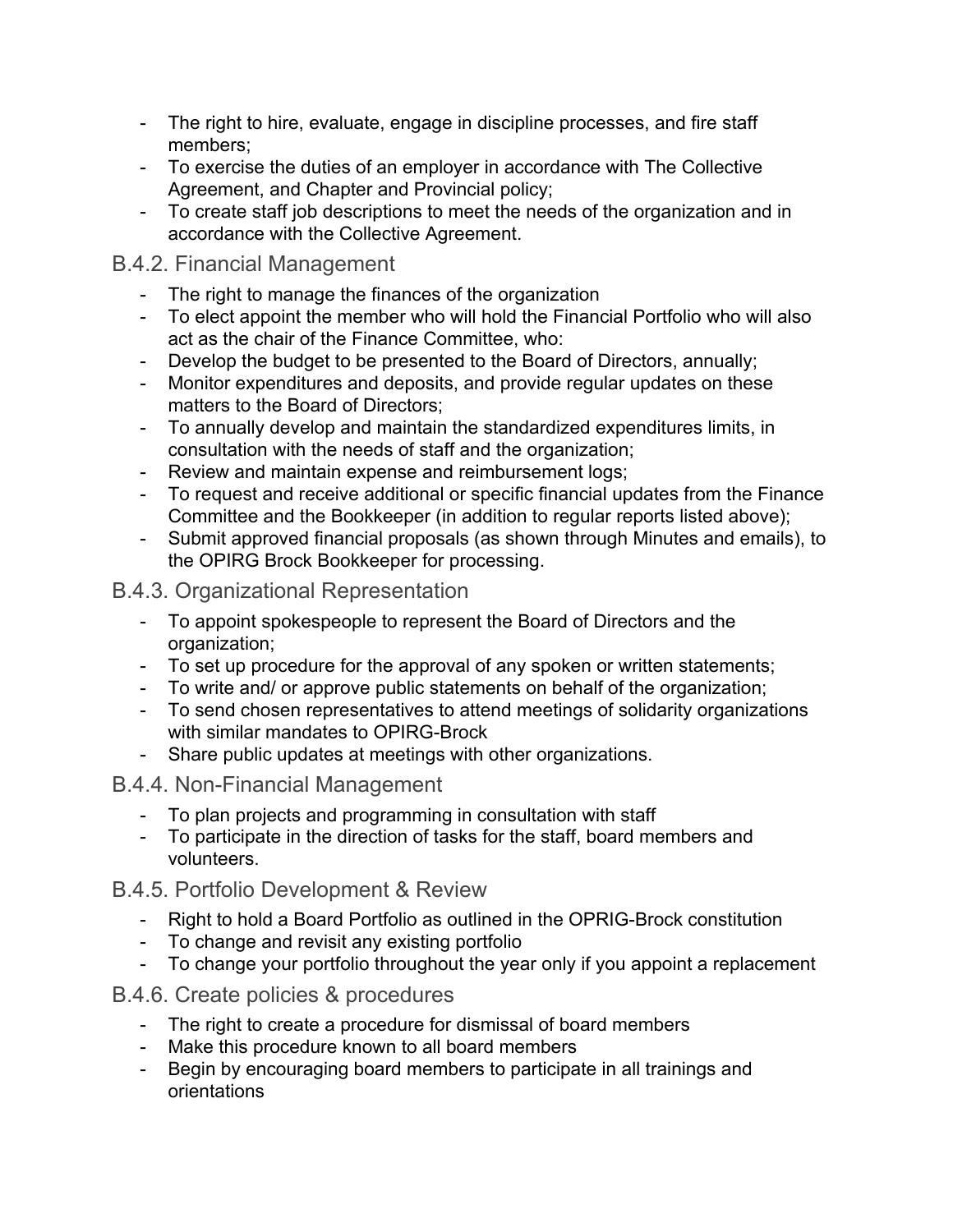- Then set minimum tasks to be done of participation levels as a means of judging effectiveness
- Encourage participation of board members in specific activities
- Hold board members accountable: no member shall miss two consecutive meetings without giving notice
- Dismissal must be done in accordance with the Chapter constitution.

#### <span id="page-9-0"></span>B.4.7. Provincial

- The right to participate in Provincial activities
- To appoint Board representatives to Provincial board and committees
- Provide funds for transportation and accommodation in/to Provincial activities in accordance with Provincial policy
- <span id="page-9-1"></span>B.4.8. Board Liability Insurance
	- Access to the benefits and protections outlined the current Board liability insurance

### <span id="page-9-2"></span>**B.5. Board Member Responsibilities**

- The following list includes the Board Responsibilities of OPIRG Brock Board Directors:
- <span id="page-9-3"></span>- Upholding and representing values of OPIRG Brock
- Using Consensus Decision Making and Facilitation Models
- Meeting Attendance & Participation
- Participating in Internal Board Communication
- Chapter Management:
	- Financial Management: Understanding the budget, financial timelines, & reimbursement processes
	- Non-Financial Management To plan projects and programming in consultation with staff and volunteers
	- Portfolios Hold a Board Portfolio as outlined in the OPIRG Brock constitution; Review and approve these portfolios annually
	- Policies & Procedures Understanding and implementation of policies and procedures
	- Confidentiality Annually sign the Confidentiality Contract and uphold the policies and procedures outlined in the OPIRG Brock Confidentiality Policy
	- Transparency To work in accordance with OPIRG Brock Conflict of Interests Policy and clearly state when
- Transitioning complete a brief transition report prior to Temporary Board Leaves, resignation dates, or completion of position duration, where applicable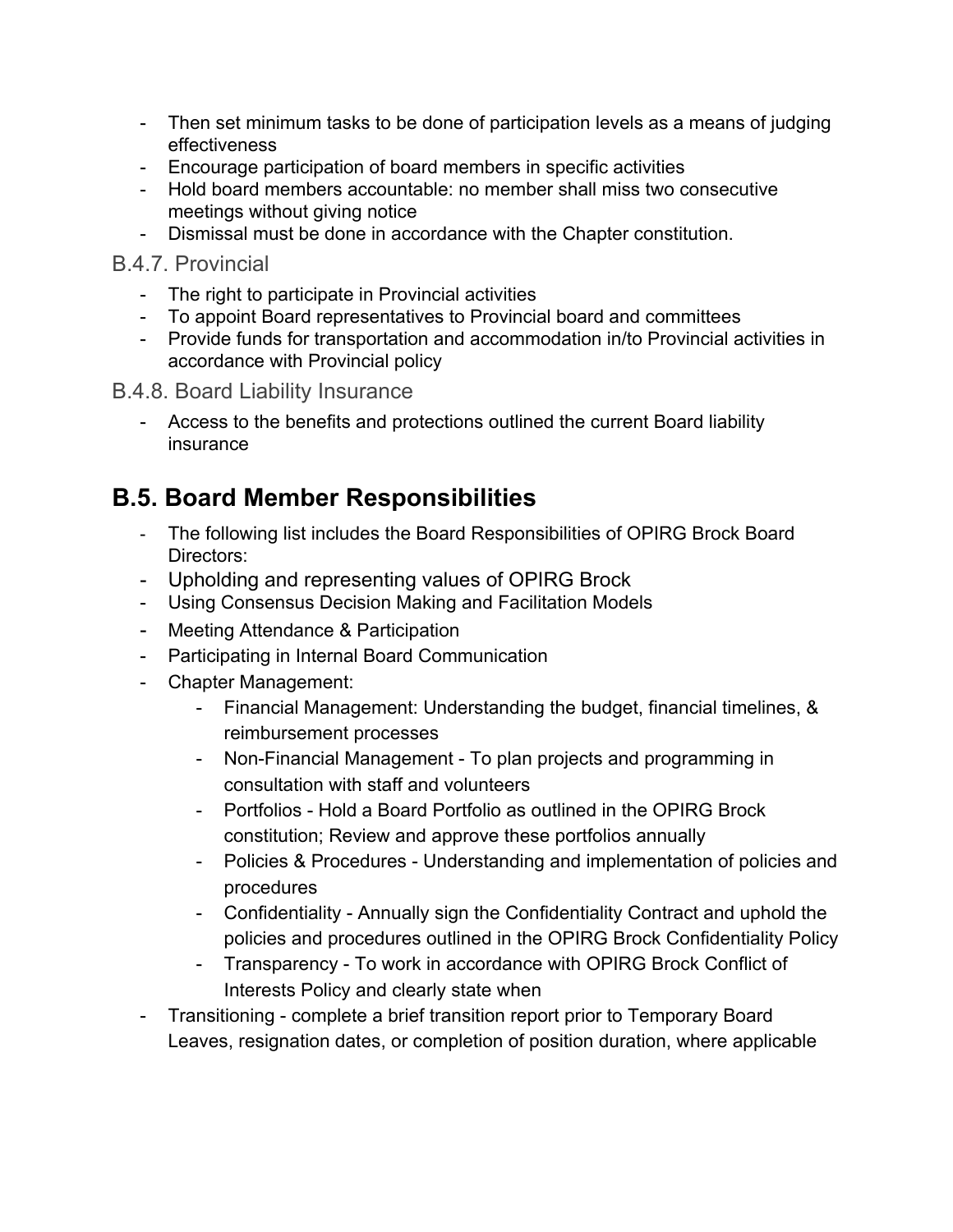### <span id="page-10-0"></span>B.6. Board Portfolios (Roles)

#### <span id="page-10-1"></span>B.6.1. Portfolios

- The following list outlines the OPIRG Brock Board Portfolios. The descriptions of responsibilities for each of the Board Portfolios are reviewed annually and found in OPIRG Brock Board of Directors Portfolios Policy:
- 1. Provincial Board Representative
- 2. Human Resources (Staff Relations)
- 3. Board Facilitator
- 4. Treasurer/ Finance
- 5. Volunteer Liaison
- 6. Fundraising & Grants
- 7. Partnerships Liaison

#### <span id="page-10-2"></span>B.6.2. Committees

- OPIRG Brock Board Committees are comprised of Board members, Staff members, OPIRG Brock Members, Volunteers, and Community Consultant, subject to the discretion of the Board of Directors.
- Committees are required to report back at each public Board meeting
- Committee descriptions and composition will be reviewed annually
- The following list outlines the OPIRG Brock Board Committee. The descriptions of responsibilities for each of the Board Committees are found in OPIRG Brock Board of Directors Portfolios Policy:
	- Finance Committee
	- Communication & Marketing Committee
	- Accountability Committee
	- Anti Racism Action Plan
	- Grants & Fundraising Committee

### <span id="page-10-3"></span>B.7. Election to the OPIRG Brock Board of Directors

#### <span id="page-10-4"></span>B.7.1. Base Election processes

- OPIRG Brock Board Elections will take place at the Annual General Meeting each year;
- Prior to the date for nomination, the Board of Directors shall appoint a person who shall be Chief Returning Officer (CRO) for the election;
- Any registered OPIRG Brock member of the Chapter in good standing shall be eligible to vote;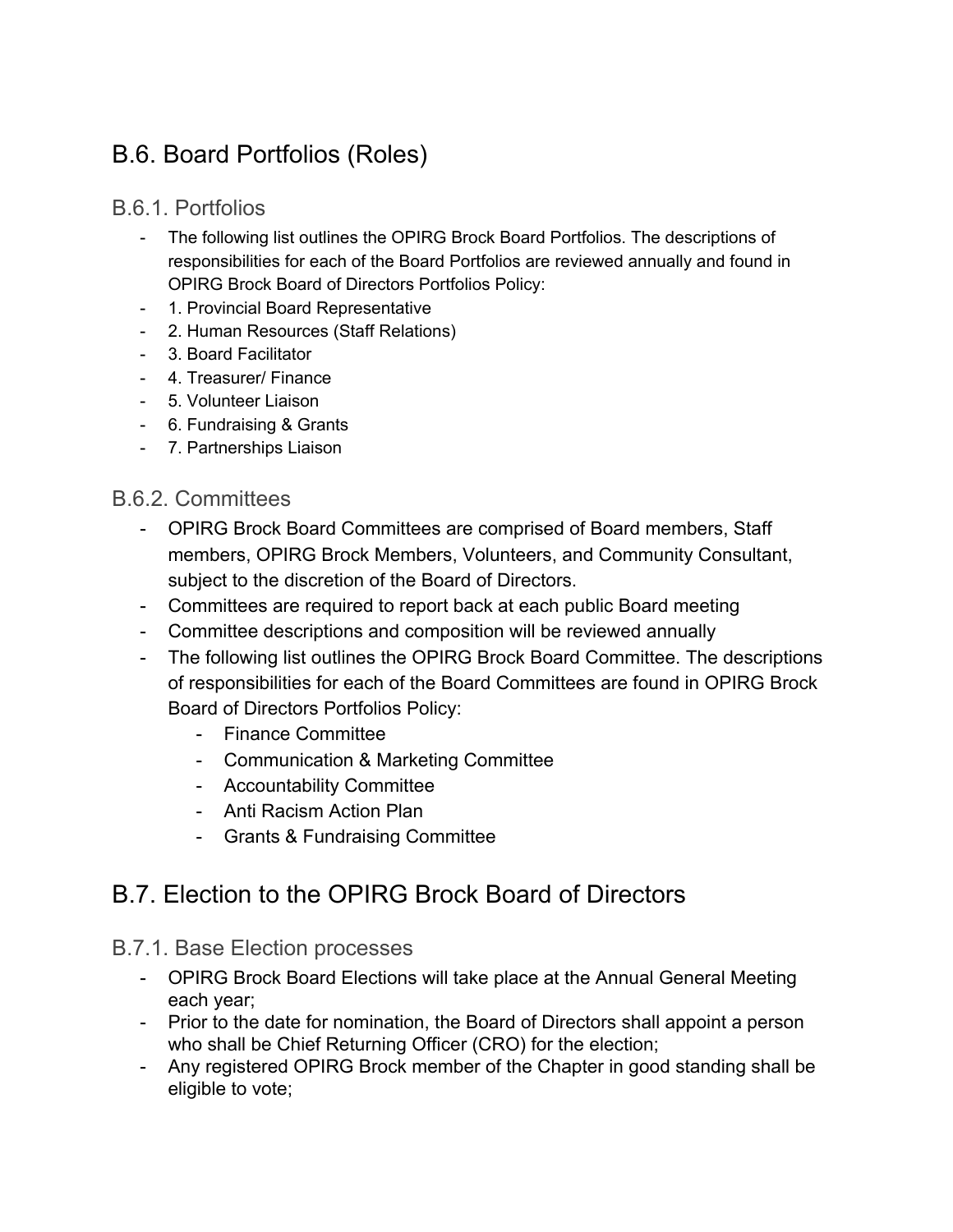- Each registered member of the Chapter shall be entitled to vote for as many directors as there are to be elected;
- It will be at the discretion of the Board of Directors as to whether elections will follow a Yes/No format for each candidate or if voting will follow a ranking voting format;
- Even if the total number of nominations is the same or less than the number of Board vacancies available, an election must take place;
- It will be at the discretion of the Board of Directors, as advised by the CRO, as to whether voting system will take place in person or online;
- The voting format and system must be chosen by the Board of Directors prior to the beginning of the nomination period;
- Voting shall be by secret ballot;
- Candidates for the board of directors are entitled to have scrutineers present during the vote and during the counting of ballots. Candidates cannot be scrutineers.
	- In the case of an online voting structure, the CRO will be required to develop a protocol for the Adhoc Members Election Committee to work with candidates' scrutineers to ensure clear and transparent voting systems.

#### <span id="page-11-0"></span>B.7.2. Chief Returning Officer

- The CRO shall be responsible to the Board for supervising and organizing the election in accordance with the constitution
- The Board of Directors will be required to annually review and approve the CRO job description and honorarium prior to the appointment of the CRO for that year
- The template description of the CRO job description can be found in OPIRG Brock Board Elections Policies

#### <span id="page-11-1"></span>B.7.3. Adhoc Members Election Committee

- Each year, the CRO and Board of Directors will put a call out to the OPIRG Brock membership to join the Adhoc Members Election Committee;
- Current Board members not running in the election may sit on this committee if they so desire
- This committee will be responsible for:
	- Approving nomination packages following the close of the nomination period
	- Receiving and addressing any election appeals
- This committee will be dissolved at the completion of the election, if there are no election appeals
- This committee will be dissolved at the completion of the election appeals processes, if there are election appeals (Please see section B.7.6. Election Appeals for this process)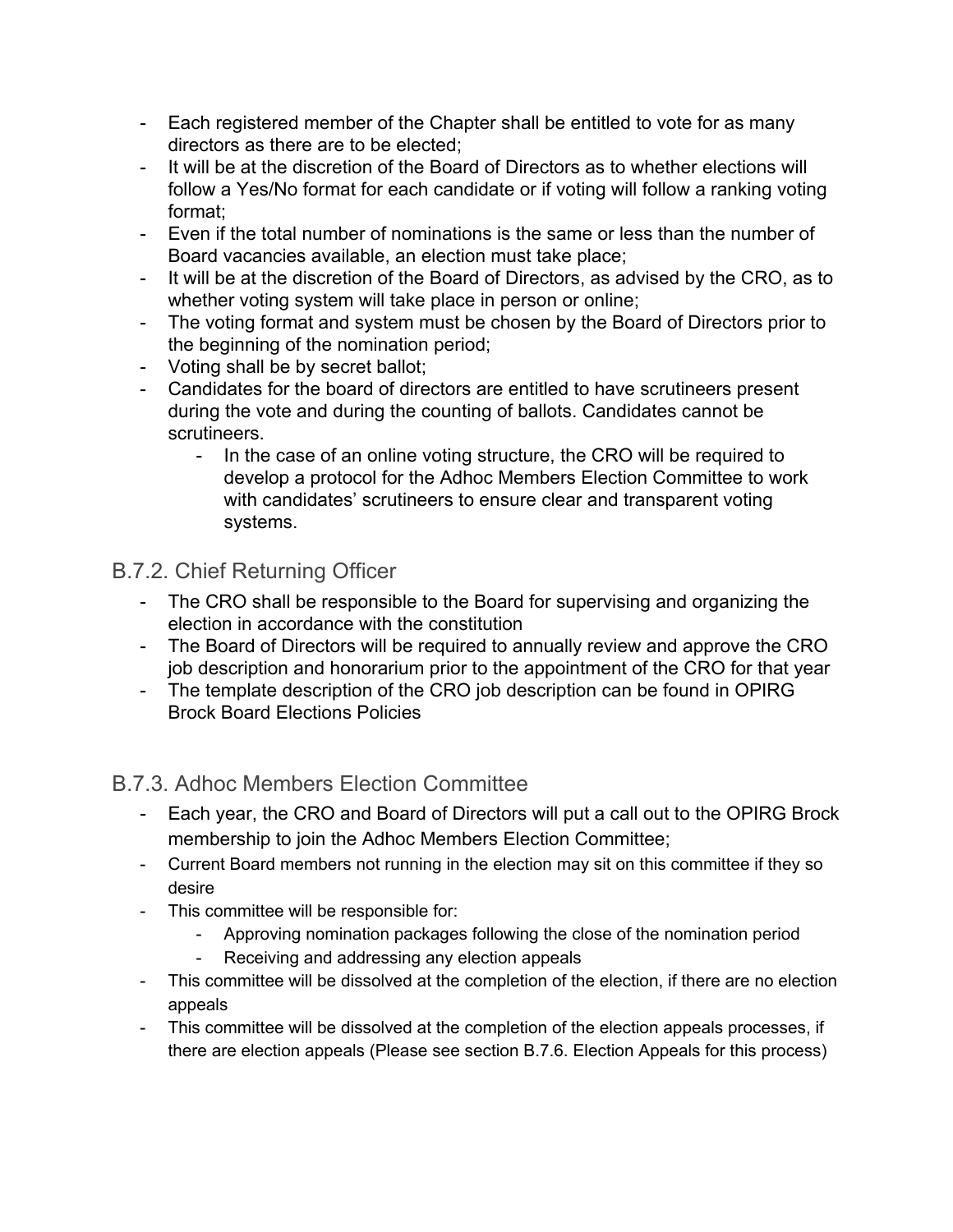#### <span id="page-12-0"></span>B.7.4. Nominations

- The board may impose regulations for the conduct of nominees during an election, including but not limited to, campaign expenditures and platforms available for campaigning. These regulations shall not be created or altered during the period set aside for election;
- The nomination form must be annually reviewed and updated accordingly prior to the beginning of the nomination period
- The template OPIRG Brock Board Nomination Form can be found in OPIRG Brock Board Elections Policies
- A completed nomination package must be approved by the current Board of Directors and include one of the following:
	- 5 signatures of members in good standing, or
	- The approval of the Adhoc Members Election Committee prior to the date of the election;
- At minimum, nominations shall be accepted from 9:00 a.m. of the day nineteen (19) school days prior to the election day until 5:00 p.m. of the day fourteen (14) school days prior to the election day;
- It shall be the responsibility of the CRO to publicize the dates and times when nominations may be made and the place of the election (online or in person) to the OPIRG Brock membership

#### <span id="page-12-1"></span>B.7.5. Results

- The CRO shall post the results of the election in prominent places within twenty-four (24) hours after the vote. Only the CRO has the authority to release these results.
- B.7.4. Election Appeal Process
	- The Elections Appeal Process is to be used if a nominee or an OPIRG Brock member if they feel an irregularity has occurred in the election process;
	- An appeal can be filed via the OPIRG Brock Election Appeal Form to the Adhoc Members Election Committee within three (3) business days of the release of the election results;
	- The appeal form must be signed by the member filing the appeal and outline the nature of the complaint;
	- Upon receipt of an OPIRG Brock Election Appeal Form, the Adhoc Members Election Committee is required to meet within seven (7) business days and provide a follow up procedure that deals with the concern as soon as possible;
	- Dependent on the outcome of the follow up process, the decision of the appeal board shall be final.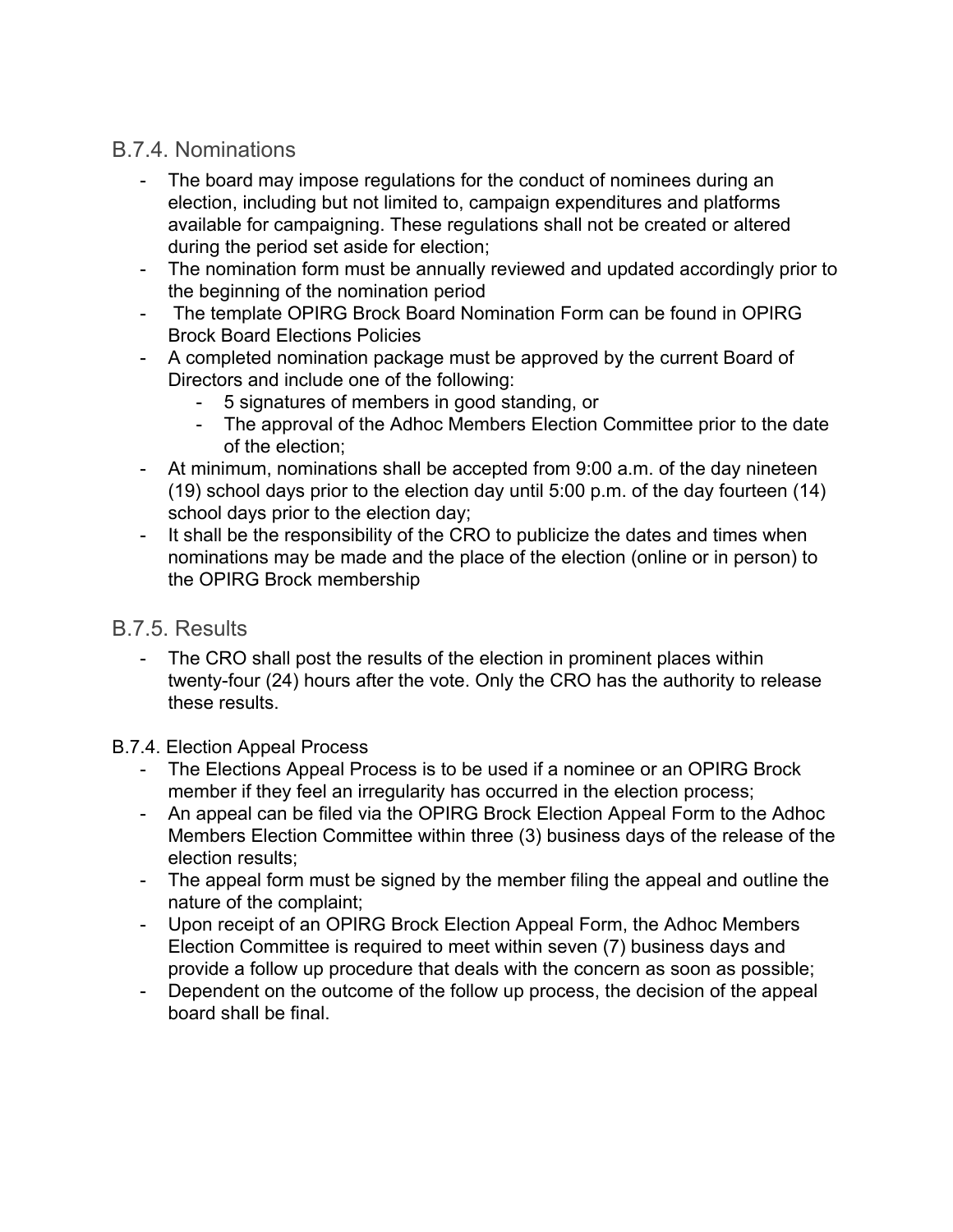### <span id="page-13-0"></span>B.8. Appointment to the Board of Directors

- If one or more vacancies occurs on the Board of Directors in between the annual election, the Board of Directors can implement an appointment process to fill the vacancies
- The OPIRG Brock Board Appointment Application must include questions similar to the OPIRG Brock Board Nomination Application
- The OPIRG Brock Board Appointment Application template can be found in the OPIRG Brock Board Elections Policies
- Any Board Member who holds a position through an appointment process and wants to remain on the Board, is required to go through the election process to remain on the Board

### <span id="page-13-1"></span>B.9. Board Meetings

#### <span id="page-13-2"></span>B.9.1. Quorum

- A quorum for the transaction of business at any meeting of the board shall be 60% of the current elected board, with a minimum of three (3) people;
- Decisions made via email that meet quorum requirements must also be approved at the next soonest Public Board meeting;
- In the event that the removal or resignation of a Director leaves less than quorum on the board, the remaining directors shall be deemed to constitute quorum for the transaction of business;
- In the event that a situation arises such that quorum, as defined in this constitution, cannot be met, but it is imperative that a decision be made regarding a critical issue, unanimous consent of those members available shall be taken as a decision of the Chapter but subject to ratification at the next meeting of the board.

#### <span id="page-13-3"></span>B.9.2. Meeting Logistics

- The Board of Directors shall meet regularly monthly between September-April, and as required from May-August
- For public Board Meetings, Board members must be provided with meeting date, time, and location with a minimum of one week notice
- Public Board Meetings must be publicized using OPIRG Brock's communication channels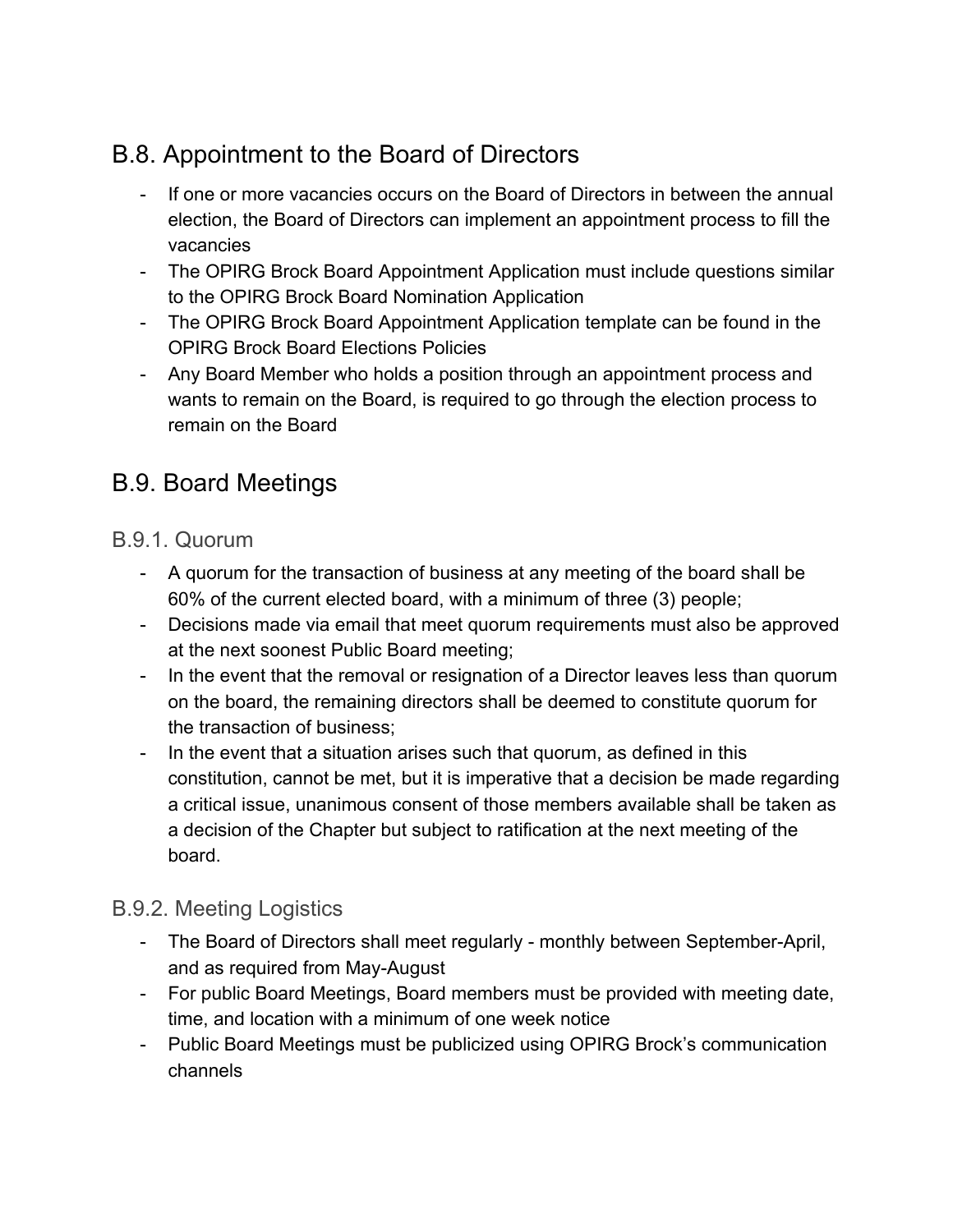- Public Board Meetings shall be open to all members, and anyone can speak at meetings with the consent of the facilitator
- In addition to the outlined meeting schedule, any two (2) directors may formally call an additional Urgent Public Board Meeting.
- Notice of such a meeting shall be given to each director not less than one (1) day before the meeting is to take place.
- If any background knowledge is required to come to an informed decision on any agenda item, a briefing must be provided to the board members at the same time as the call to meeting is made.

#### <span id="page-14-0"></span>B.9.3. In camera meetings/ sections of meetings

- The Board of Directors reserves the right to move in-camera when needed, and as such able to ask OPIRG Brock members, public participants, and staff members to leave, as needed
- In-camera meetings or portions of meetings are required when the Board of Directors need to discuss issues such as, but not limited to, legal matters, human resources, accountability processes, and other sensitive matters;

#### <span id="page-14-1"></span>B.9.4. Transition Meeting

- In order to facilitate an orderly transfer of power from the incumbent board to the newly- elected board, a meeting expressly called for this purpose, shall be held within two (2) weeks following the election.
- Existing portfolios and all other documents pertaining to the affairs of the Local, where applicable, will be transferred to the new board member(s) responsible and appointed for that specific purpose.

### <span id="page-14-2"></span>B.10. Temporary Board Leave

- If a Board Member needs to take a Temporary Board Leave, they are entitled to leave for a maximum four months per year without needing to resign from their position;
- If a Board Member needs to take a Temporary Board Leave, they are required to complete a brief transition report prior to the beginning of their leave, where possible;
- If a Board Member needs to take a Temporary Board Leave, it will be at the discretion of the current Board of Directors if they appoint an interim Board member to cover the portfolio for the vacant months;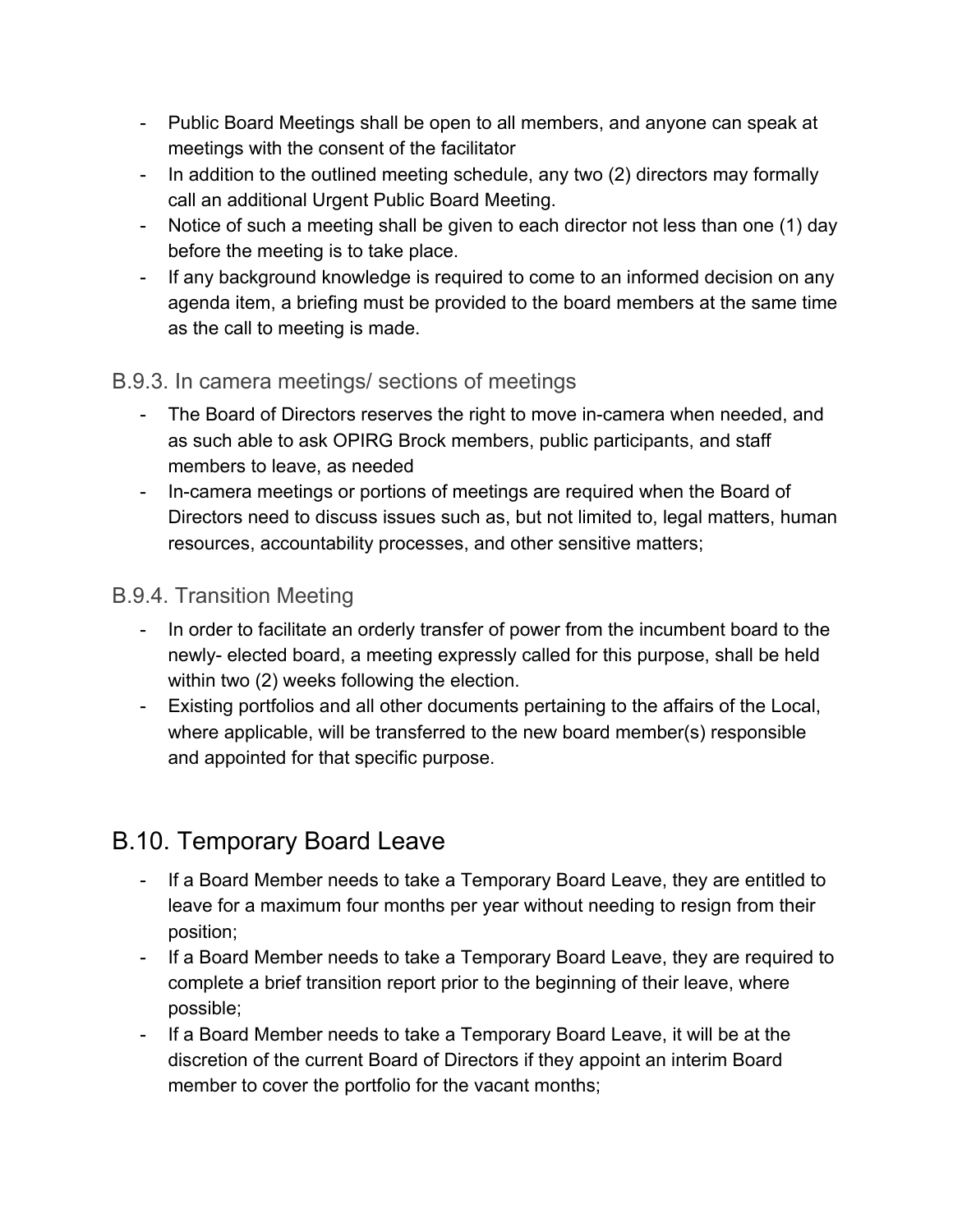- Board Members are required to hold their positions for a minimum of six (6) months before they are able to take their next Temporary Board Leave;

### <span id="page-15-0"></span>B.11. Resigning from the Board of Directors

- If a Board Director needs to resign from the Board, they need to file a resignation letter to the Board, including their signature and date of resignation;
- Where possible, prior to the date of resignation, Board members need to complete a brief transition report;

### <span id="page-15-1"></span>B.12. Removal of Board Directors

- If a Board Member is reported to the Board as being in violation of the policies and principles of OPIRG Brock or negligent with Board responsibilities, they will be offered a minimum of one meeting to address these concerns;
- Following the aforementioned meeting, if the Board member in question refuses to comply with the follow up procedures, a proposal will be brought to the Board to remove that Board Director immediately;
- A Board Director who is absent from two (2) months of meetings and has not responded to any communication will receive a check-in email to see if they still want to remain on the Board of Directors;
- If the absent Board Director chooses to not reply to that check-in email within two weeks, a proposal will be brought forward at a Public Board Meeting to remove that Director from the Board;
- Once a Board Member is removed, their position and portfolio will be considered vacant, and it will be at the discretion of the Board at that time to hold an appointment process or wait until the next election period;
- Appeals related to the decision to remove a Board Director shall be made within thirty (30) days after the date of the removal. Appeals can be filed to the OPIRG Brock of Directors and will be filed within 10 days days of receipts.

### <span id="page-15-2"></span>B.13. Indemnification of Directors and Officers

- Every person who is or has been a director or an officer of the Chapter shall be indemnified by the Chapter against all expenses reasonably incurred by them in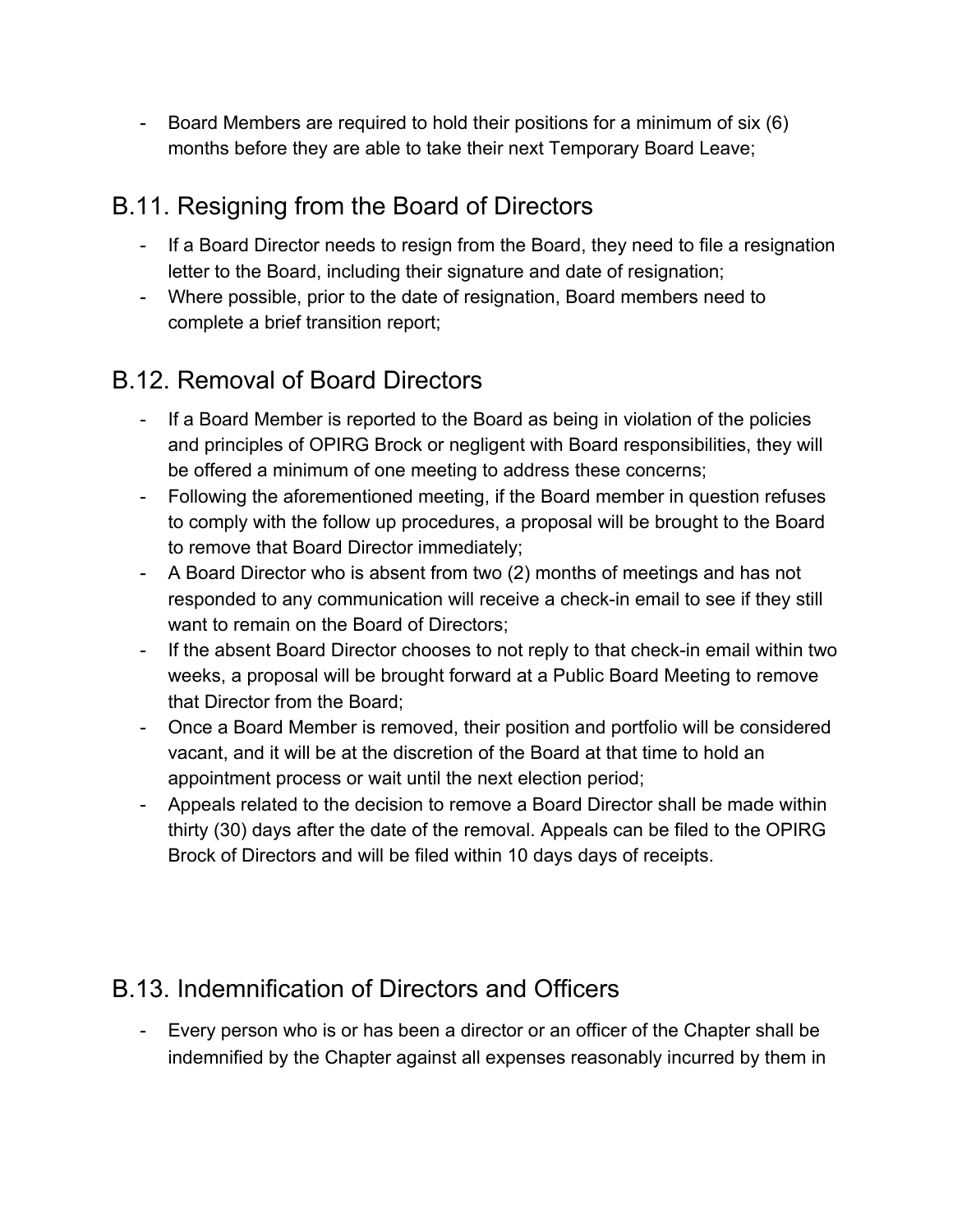connection with any action, suit or proceeding to which they may be party by reason of being a director or officer of the Chapter.

- The term "expense" includes amounts paid in satisfaction of judgments or in settlement, as well as costs which have been fixed by the court, other than amounts paid by the Chapter itself.
- The Chapter shall not indemnify any director or officer in relation to matters as to which he or she has been judged negligent or wrong.
- Whether or not a Director was negligent or wrong in the performance of their duties is an issue to be decided on behalf of the Chapter
- A meeting shall be held for this purpose shortly after the close of legal proceedings in which the director or officer was involved.
- The decision of the directors or the committee shall be final.
- The foregoing right of indemnification shall be exclusive of all other rights and remedies to which any such Director or officer may be entitled as a matter of law.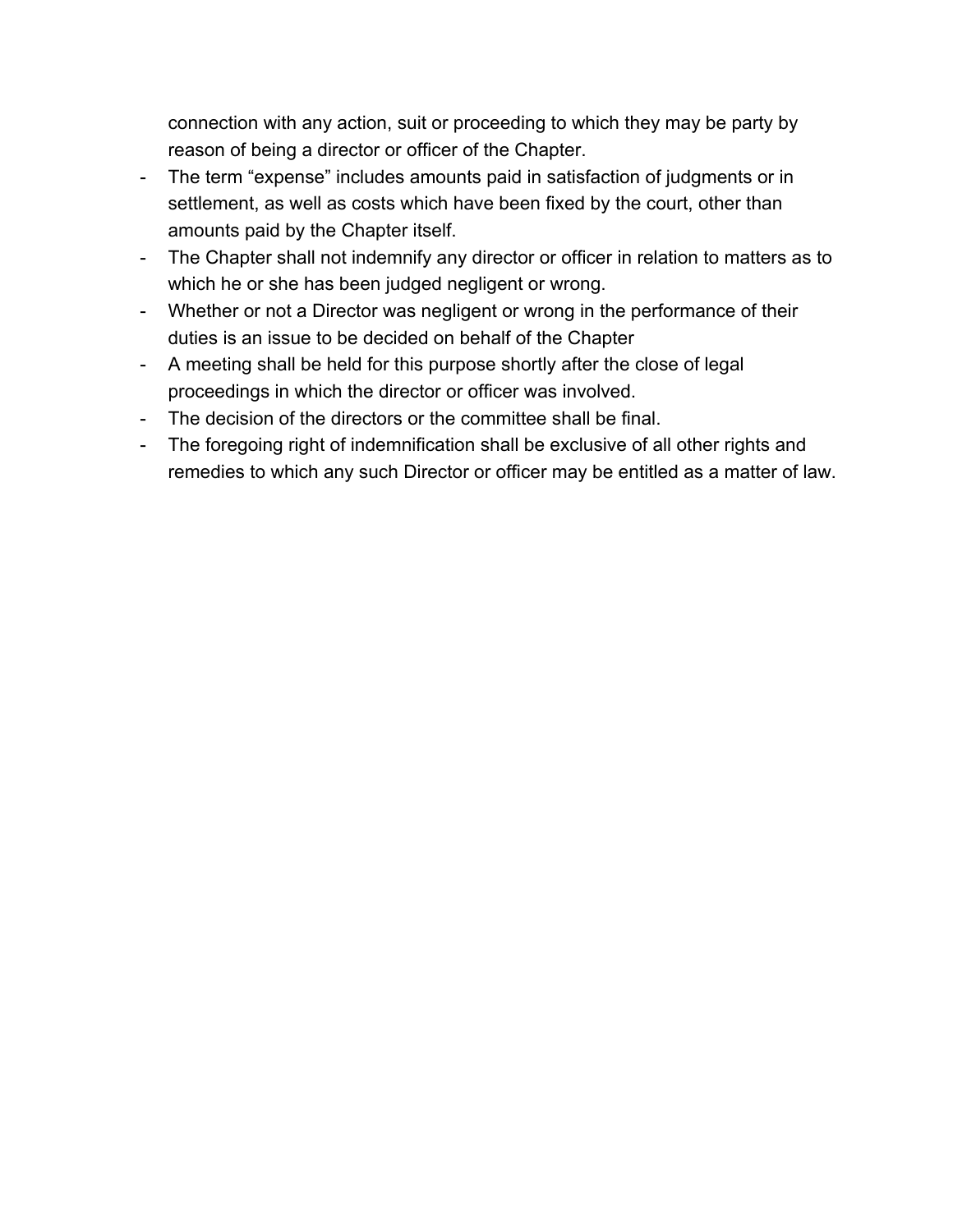## <span id="page-17-0"></span>**Constitution Section 4: Human Resources (HR)**

### <span id="page-17-1"></span>HR.1. Employing Staff

- In consultation with the Board of Directors, the central Provincial Board of the Ontario Public Interest Research Group, and the union local representing the employees at PIRG chapters, this Chapter may employ such persons as is administratively necessary and economically feasible to staff the office of the Chapter.
- The types of non-Board positions that fall under the umbrella of Human Resources include the following:
	- Permanent employees (staff members unionized under the Collective Agreement applicable to all OPIRG chapters across the province)
	- Contract employees (non-unionized staff)
	- Honorarium based positions (non-unionized)
	- Volunteers (non-unionized, non-paid)

### <span id="page-17-2"></span>HR.2. HR Policies and Practices

- The Board of Directors are required to follow the policies and procedures outlined in the Collective Agreement applicable to all OPIRG chapters across the province when dealing with with HR matters related to
- If the Collective Agreement does not address an HR matter, the Board of Directors can refer to the OPIRG Brock Human Resources Policies
- For Contract Employees, Honorarium based positions and Volunteers, HR policies and practices are outline in the OPIRG Brock Human Resources Policies

### <span id="page-17-3"></span>HR.3. Staff Performance Review

- Staff performance shall be subject to review by the Board, as specified by laws and policy governing the review process.
- No staff person, unionized or non-unionized, shall be dismissed without a review of their record of performance.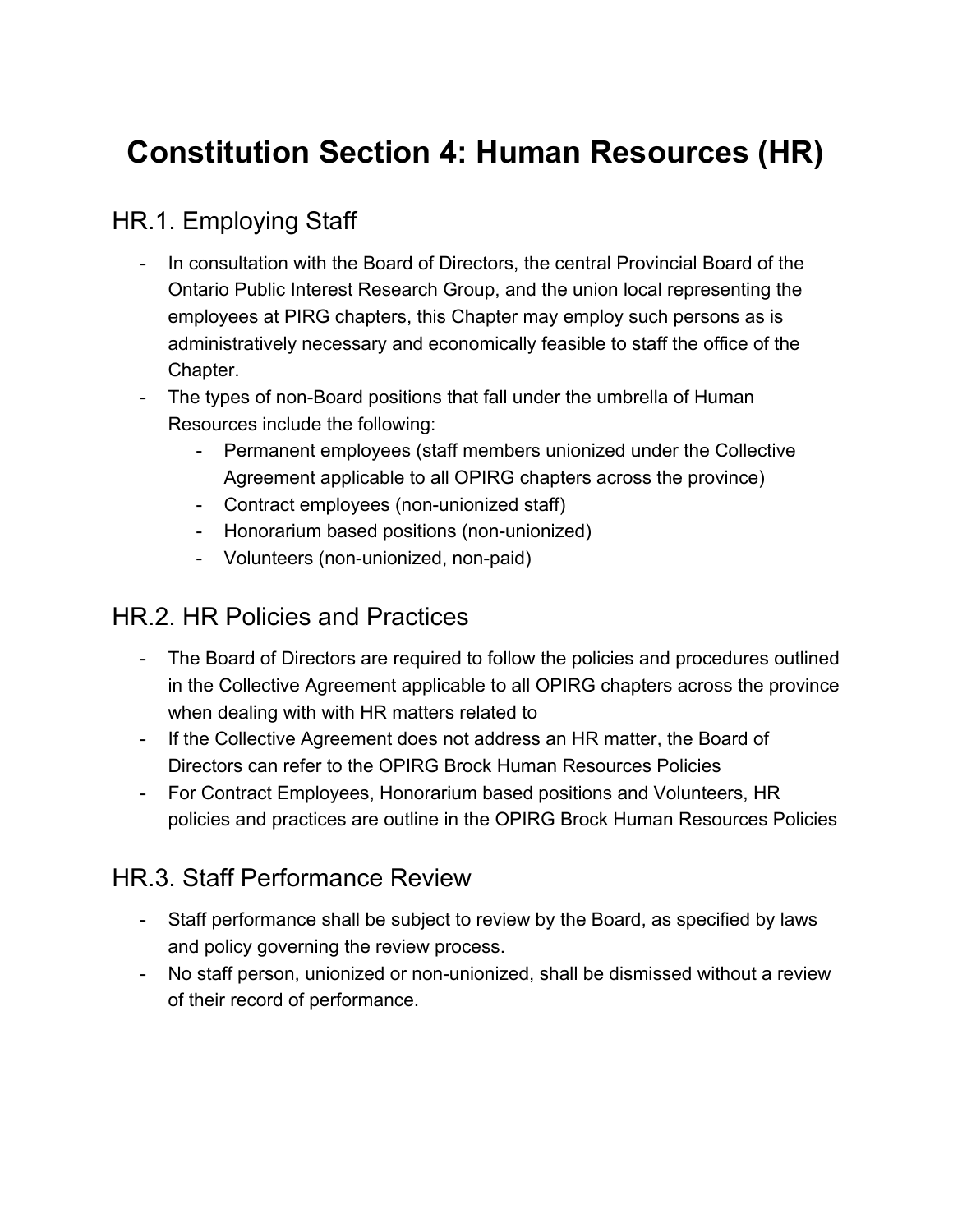### <span id="page-18-0"></span>HR.4. Board Members Applying as Staff

- If a Board Director wishes to apply for a staff position with OPIRG Brock, permanent, contract or honorarium-based position, they must submit an immediate resignation to the Board prior to formally accepting the offer of employment;
- No Board Member who is applying for a position with OPIRG Brock may sit on the hiring committee for that position;

### <span id="page-18-1"></span>HR.5. Volunteers

- A volunteer is a member of the Chapter or active participant in OPIRG Brock's projects or programming who:
	- Is in good standing, in accordance with OPIRG Brock's policies and practices
	- Has committed to a minimum amount of hours, as negotiated with the OPIRG Brock team
	- Has been provided the contact information of the OPIRG Brock Board of Directors and staff member
	- Has completed the volunteer training provided by OPIRG Brock. Training should include, but not be limited to:
		- An Introduction to OPIRG Brock
		- Anti oppression training/ anti racism training
		- Consensus facilitation and decision making
		- Project relevant training;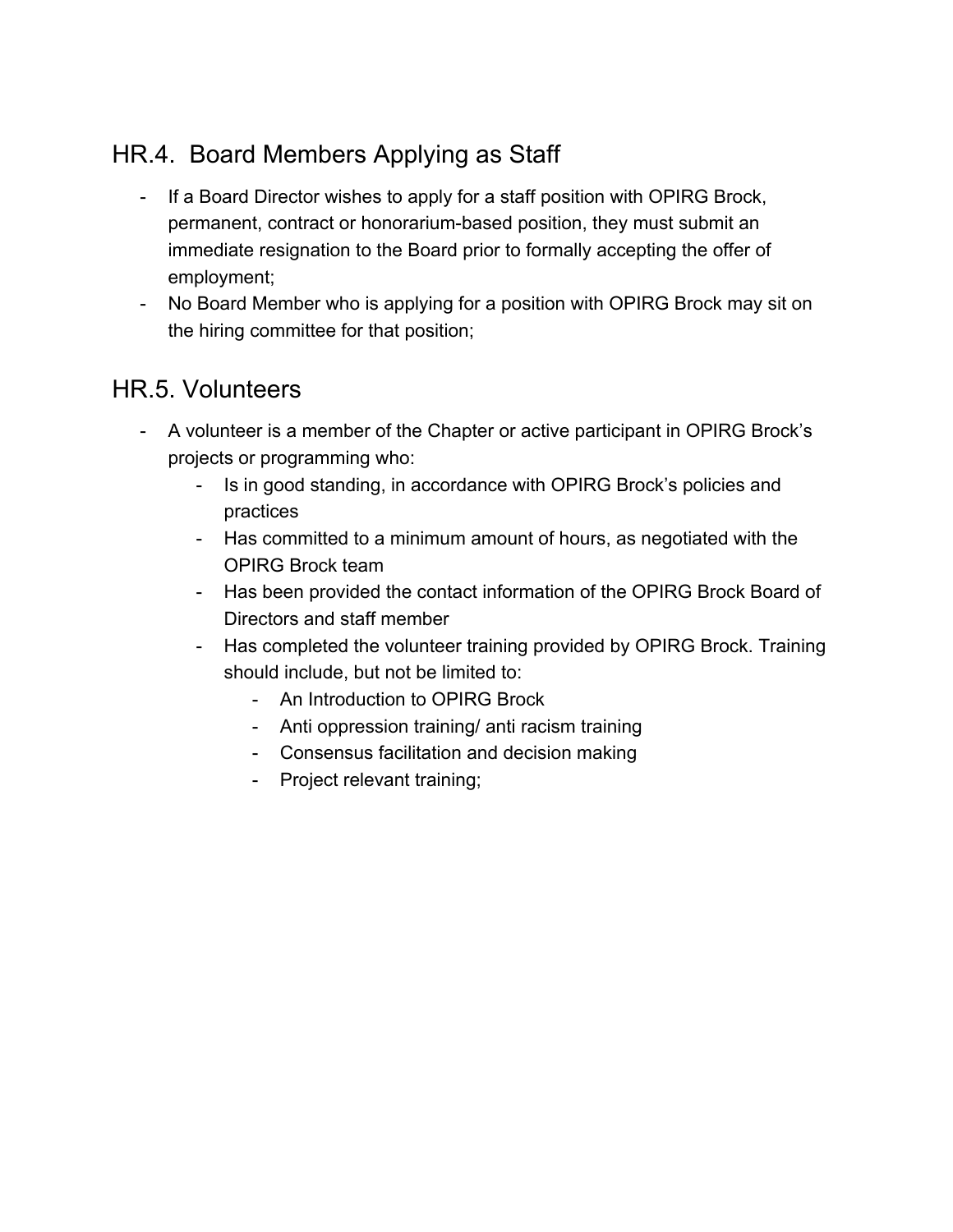## <span id="page-19-0"></span>**Constitution Section 5: Membership (M)**

### <span id="page-19-1"></span>M.1. Duration of Memberships

#### <span id="page-19-2"></span>M.1.1. Duration of Individual Memberships

- Upon the approval of an OPIRG Brock membership, the duration of an OPIRG Brock membership lasts until 11:59pm on December 31st of that year.

#### <span id="page-19-3"></span>M.1.2. Duration of Collective Opt-In Memberships

In the case of an Organizational Collective Opt-In Membership, the duration of this type of Membership lasts from 00:00 on January 1 each year until 11:59pm on December 31st of that year.

### <span id="page-19-4"></span>Policy M.2. Ineligibility for membership

#### <span id="page-19-5"></span>M.2.1. No Dual Memberships

- Any person who is a member of another Chapter of the Ontario Public Interest Research group is not eligible for membership in the Chapter.

#### <span id="page-19-6"></span>M.2.2. OPIRG Staff

- OPIRG Brock staff members, unionized and non-unionized, are ineligible to hold an OPIRG Brock membership during the duration of their position
- Any OPIRG Brock member who becomes a staff member, unionized and non-unionized, will immediately lose the rights and privileges of their OPIRG Brock membership
- To volunteer with OPIRG Brock, unionized staff members who have been laid off, can access an Individual Community Access Membership during the duration of their layoff
	- Member rights and privileges will be immediately terminated upon conclusion of the layoff period

#### <span id="page-19-7"></span>M.2.3. Banned individuals

- Any person banned from a OPIRG Brock events, spaces, and memberships will be ineligible for an OPIRG Brock membership in future years, subject to the discretion of the OPIRG Brock Accountability Committee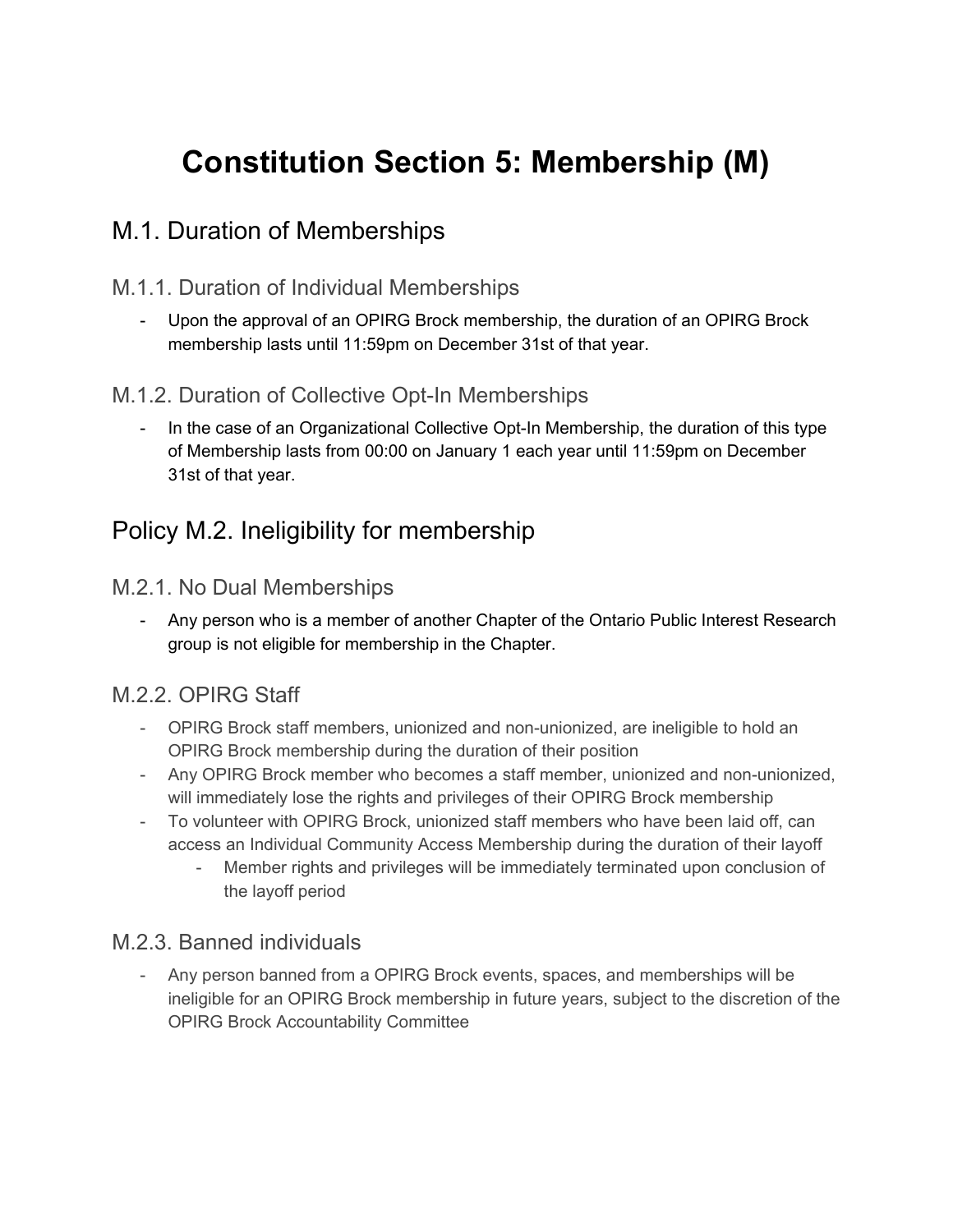### <span id="page-20-0"></span>Policy M.3. Types of members

Due to a wide variation in processes for how a person can become an OPIRG Brock member, the types of memberships are as follows:

#### <span id="page-20-1"></span>M.3.1. Type A: Individual memberships

- <span id="page-20-2"></span>- An individual community member is any undergraduate student, graduate student, or non student who has access to the rights & responsibilities of an OPIRG Brock member. Individual Memberships can be acquired through one of the following processes:
	- **M.3.1.1. Community Membership Opt-In Form**
	- This type of membership is acquired by completing the annual OPIRG Brock Membership Opt-In Form (online or hard copy), having your form submission reviewed by the OPIRG Brock Board of Directors to ensure the future member would be a member-in-good-standing. Following this review, the future member will receive confirmation, and receive the steps for payment of the annual membership fee.
		- All people who sign up through OPIRG Brock sustainer programs will receive an email with the steps for accessing this type of membership.
		- Due to internal financial processes and Board composition, high school students, college & university students, and graduate students will be asked to indicate if they are a student on the Opt-In Form
	- **M.3.1.2. Organization Collective Opt-In**
	- This type of membership is acquired through a standing financial agreement between a campus or community organization or union and OPIRG Brock. With this form of membership, all members are immediately opted-in at the beginning of the agreement, and memberships are renewed on January 1st of each year for the duration of the agreement. People who retain their memberships in this way, will need to register their memberships by September 13th of each year, in order to vote in the annual elections and the Annual General Meeting;

#### <span id="page-20-4"></span><span id="page-20-3"></span>M.3.2. Type B: Organizations/ Business Memberships

- An organization or business membership allows for an organization or a business to access the same member rights and responsibilities as an individual membership. This membership is acquired through participating in at least one of the OPIRG Brock sustainer programs. Upon participating in an OPIRG Brock sustainer program, the organization or business will be submitted to the OPIRG Brock Board of Directors to ensure the organization or business would be considered a member-in-good-standing.
- This type of membership is ineligible to run for a position on the OPIRG Brock Board of **Directors**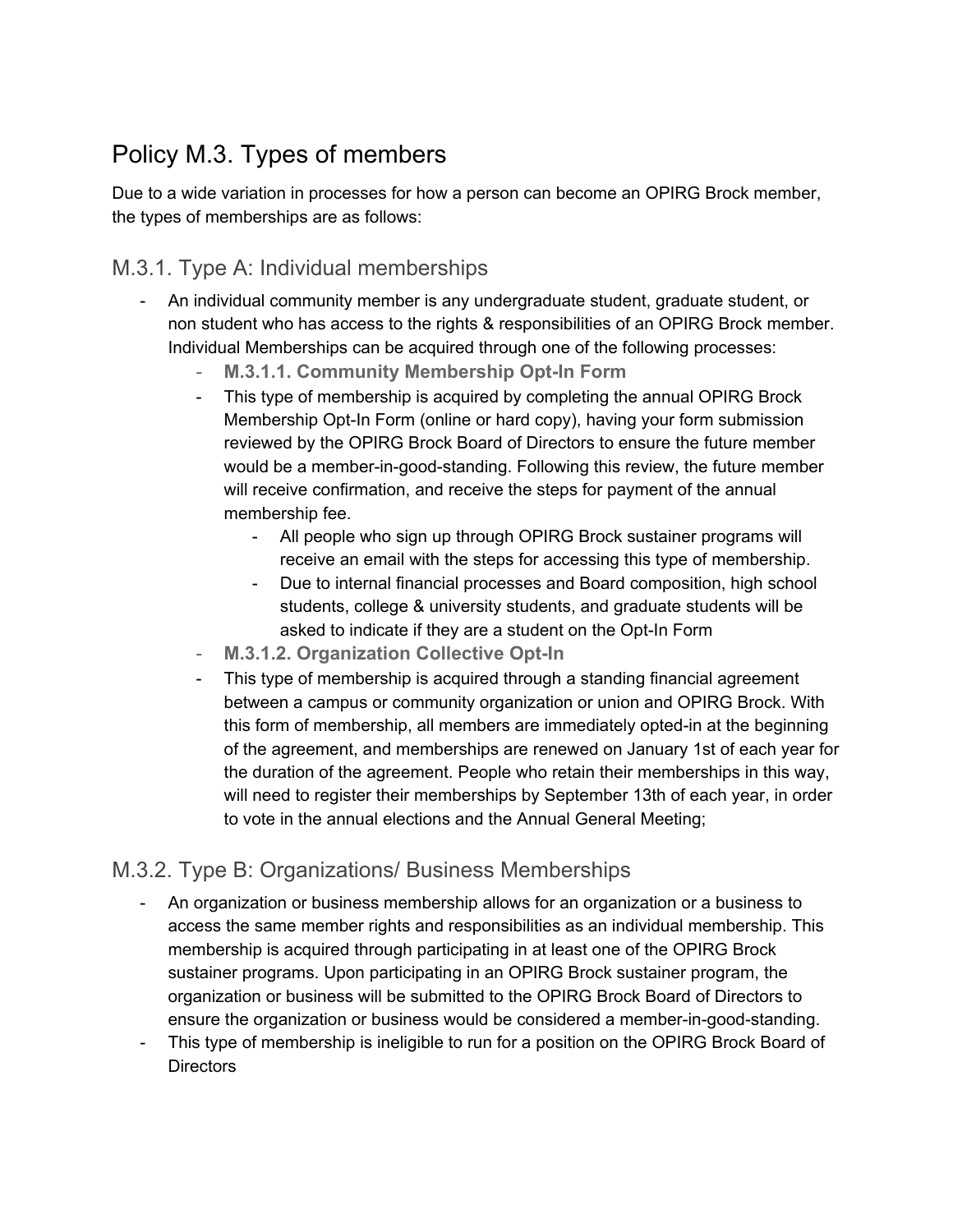## **Constitution Section 6: Policy (P)**

### <span id="page-21-0"></span>P.1. Execution of Documents

- The Board of Directors shall appoint such signing officers as may be required from time to time. Such appointments may be for a time fixed by the board or until the authority given by the Board is revoked or a Director resigns from the Board

### <span id="page-21-1"></span>P.2. Inspection of Documents

- All documents and records of the Chapter shall be open to public inspection during regular business hours, and submitted to the inquiring individual one (1) business day after the request has been made, with the exception of financial records.
- If a financial record is requested for inspection, a meeting with the OPIRG Brock Bookkeeper must be made.

### <span id="page-21-2"></span>P.3. Audit

- The Board shall ensure that the records and books of account of the Chapter are audited once a year or at such other times as it deems necessary or appropriate.
- The results of the audit will be presented at the next soonest Annual General Meeting, and can be requested by members for inspection, as per Section P.2.
- Unless otherwise ordered by the Board of Directors, the fiscal year of the Chapter shall terminate on the 31st day of August in each year.

### <span id="page-21-3"></span>P.4. Adoption and Amendment

- This constitution shall be adopted by a minimum of a vote of two-thirds (2/3) of the OPIRG Brock Board of Directors
- Any proposed amendment to the constitution shall be passed by a two-thirds (2/3) majority of the Directors,
- Once so passed, the amendment shall be submitted to the Ontario Public Interest Research Group for their approval.